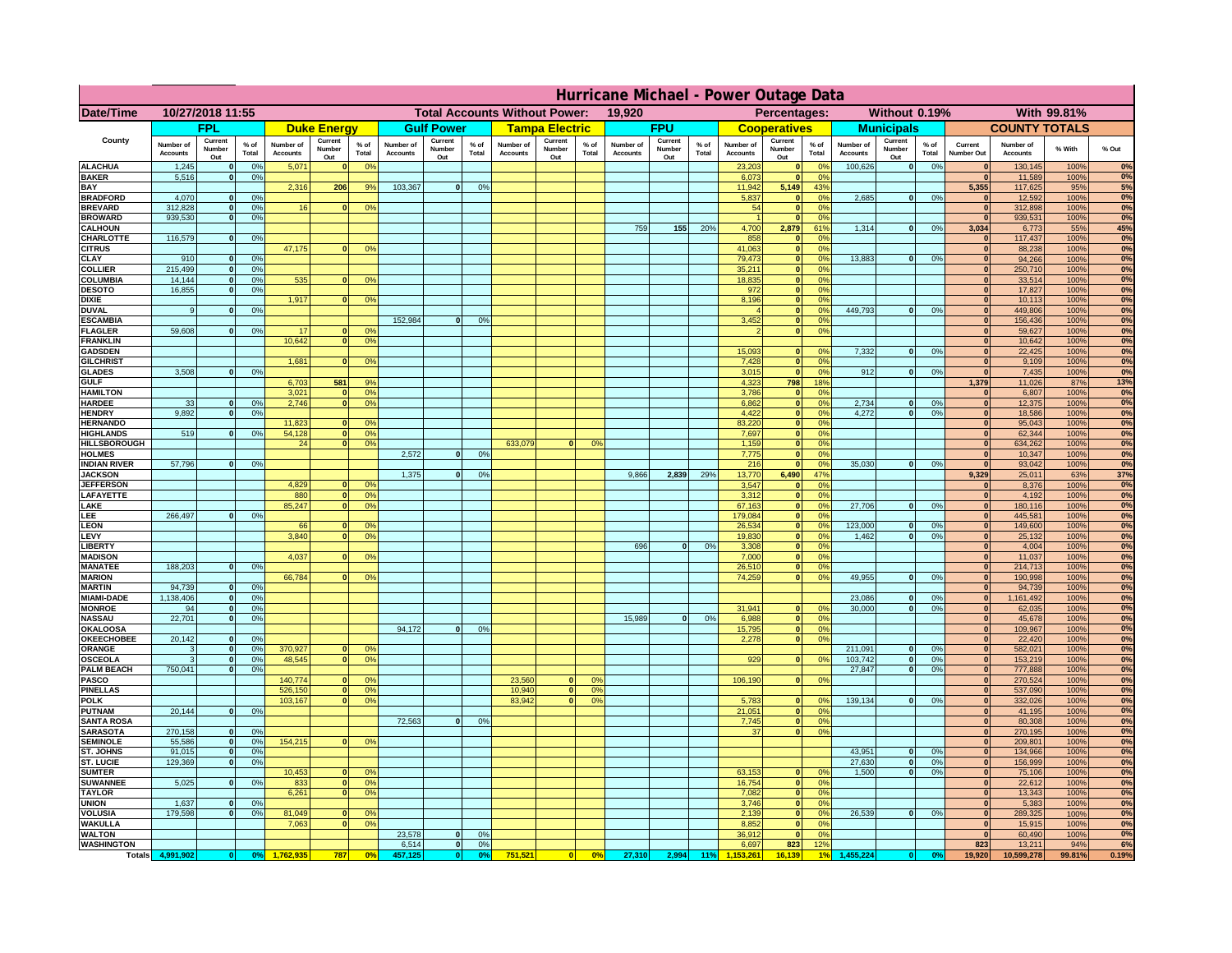# 10/27/2018 11:57 AM Hurricane Michael

| <b>JACKSON</b><br>13,723<br>6,444<br>46.96%<br>>5 days<br>West Florida Electric Cooperative, Inc.<br>Gulf Coast Electric Cooperative, Inc.<br>BAY<br>11,942<br>5,149<br>43.12%<br>>5 days<br><b>JACKSON</b><br>9,866<br>2,839<br>28.78%<br>>5 days<br>Florida Public Utilities Corporation<br>CALHOUN<br>2,852<br>1,739<br>60.97%<br>>5 days<br>West Florida Electric Cooperative, Inc.<br>Gulf Coast Electric Cooperative, Inc.<br><b>CALHOUN</b><br>1,848<br>1,140<br>61.69%<br>>5 days<br>798<br><b>GULF</b><br>4,323<br>18.46%<br>>5 days<br>Gulf Coast Electric Cooperative, Inc.<br>691<br><b>WASHINGTON</b><br>4,260<br>16.22%<br>West Florida Electric Cooperative, Inc.<br>>5 days<br><b>GULF</b><br>6,703<br>581<br>8.67%<br><b>TBD</b><br>Duke Energy<br>BAY<br>206<br>8.89%<br><b>TBD</b><br><b>Duke Energy</b><br>2,316<br>Florida Public Utilities Corporation<br>CALHOUN<br>759<br>155<br>20.42%<br>>5 days<br>132<br>5.42%<br><b>WASHINGTON</b><br>2,437<br>>5 days<br>Gulf Coast Electric Cooperative, Inc.<br>Gulf Coast Electric Cooperative, Inc.<br><b>JACKSON</b><br>47<br>46<br>97.87%<br>>5 days<br>875<br>$\mathbf 0$<br>0.00%<br>Central Florida Electric Cooperative<br><b>ALACHUA</b><br>TBD<br><b>DIXIE</b><br>$\mathbf 0$<br>0.00%<br>Central Florida Electric Cooperative<br>7,595<br>TBD<br>$\mathbf 0$<br><b>GILCHRIST</b><br>7,424<br>0.00%<br>Restored<br>Central Florida Electric Cooperative<br>$\mathsf 0$<br>TBD<br>LAFAYETTE<br>9<br>0.00%<br>Central Florida Electric Cooperative<br>$\mathbf 0$<br>LEVY<br>17,513<br>0.00%<br>Restored<br>Central Florida Electric Cooperative<br>$\mathsf 0$<br>TBD<br>Central Florida Electric Cooperative<br><b>MARION</b><br>9<br>0.00%<br>$\mathbf 0$<br>0.00%<br><b>GADSDEN</b><br>1,173<br>Restored<br>Chattahoochee Electric<br>0<br>293<br>0.00%<br>Restored<br>Choctawhatchee Electric Cooperative<br>HOLMES<br>$\mathbf 0$<br>0.00%<br><b>OKALOOSA</b><br>15,795<br>Restored<br>Choctawhatchee Electric Cooperative<br>201<br>$\mathbf 0$<br>0.00%<br><b>SANTA ROSA</b><br>Restored<br>Choctawhatchee Electric Cooperative<br>$\mathbf 0$<br>Choctawhatchee Electric Cooperative<br><b>WALTON</b><br>36,812<br>0.00%<br>Restored<br>$\mathsf 0$<br><b>ALACHUA</b><br>4,426<br>0.00%<br>TBD<br>City of Alachua<br><b>POLK</b><br>$\mathbf 0$<br>0.00%<br><b>TBD</b><br>City of Bartow<br>11,790<br>$\mathbf 0$<br>CALHOUN<br>1,314<br>0.00%<br>City of Blountstown<br>Restored<br>$\mathbf 0$<br>0.00%<br>City of Bushnell<br><b>SUMTER</b><br>1,500<br><b>TBD</b><br>$\mathsf 0$<br>City of Clewiston<br>4,272<br>0.00%<br>TBD<br><b>HENDRY</b><br>$\mathbf 0$<br>0.00%<br>TBD<br>City of Fort Meade<br><b>POLK</b><br>2,379<br>$\mathsf 0$<br>0.00%<br>GADSDEN<br>1,391<br>Restored<br>City of Havana<br>$\pmb{0}$<br>City of Leesburg<br>LAKE<br>22,000<br>0.00%<br><b>TBD</b><br>912<br>$\mathsf 0$<br>City of Moore Haven<br><b>GLADES</b><br>0.00%<br>TBD<br>$\mathbf 0$<br>LAKE<br>5,706<br>0.00%<br>City of Mount Dora<br>TBD<br>$\mathsf 0$<br>TBD<br><b>ALACHUA</b><br>1,727<br>0.00%<br>City of Newberry<br>$\mathbf 0$<br>0.00%<br>City of Quincy<br><b>GADSDEN</b><br>4,768<br>Restored<br>0<br>TBD<br>City of Starke<br><b>BRADFORD</b><br>2,685<br>0.00%<br>$\mathbf 0$<br>City of Tallahassee<br><b>LEON</b><br>123,000<br>0.00%<br>Restored<br>$\mathsf 0$<br>0.00%<br>City of Vero Beach<br><b>INDIAN RIVER</b><br>35,030<br>TBD<br>$\mathbf 0$<br>City of Wauchula<br>HARDEE<br>2,734<br>0.00%<br><b>TBD</b><br>LEVY<br>$\mathsf 0$<br>0.00%<br>TBD<br>City of Williston<br>1,462<br>$\mathbf 0$<br>City of Winter Park<br>ORANGE<br>13,941<br>0.00%<br><b>TBD</b><br>$\mathsf 0$<br><b>ALACHUA</b><br>22,328<br>0.00%<br>TBD<br>Clay Electric Cooperative<br>$\mathbf 0$<br>Clay Electric Cooperative<br><b>BAKER</b><br>2,476<br>0.00%<br><b>TBD</b><br>Clay Electric Cooperative<br>5,837<br>0<br>0.00%<br><b>TBD</b><br><b>BRADFORD</b><br>$\mathbf 0$<br><b>CLAY</b><br>79,473<br>0.00%<br><b>TBD</b><br>Clay Electric Cooperative<br>0.00%<br>Clay Electric Cooperative<br>COLUMBIA<br>16,922<br>0<br><b>TBD</b><br>$\mathbf 0$<br>Clay Electric Cooperative<br><b>DUVAL</b><br>$\overline{a}$<br>0.00%<br><b>TBD</b><br>$\overline{2}$<br>0<br>0.00%<br>TBD<br>Clay Electric Cooperative<br><b>FLAGLER</b><br>$\overline{4}$<br>$\pmb{0}$<br>Clay Electric Cooperative<br><b>GILCHRIST</b><br>0.00%<br><b>TBD</b><br>$\pmb{0}$<br>0.00%<br>Clay Electric Cooperative<br>LAKE<br>2,239<br><b>TBD</b><br>$\pmb{0}$<br>LEVY<br>712<br>0.00%<br>TBD<br>Clay Electric Cooperative<br>Clay Electric Cooperative<br><b>MARION</b><br>16,301<br>$\mathbf 0$<br>0.00%<br><b>TBD</b><br>$\pmb{0}$<br>Clay Electric Cooperative<br>PUTNAM<br>21,051<br>0.00%<br><b>TBD</b><br>5<br>$\pmb{0}$<br>0.00%<br>Clay Electric Cooperative<br>SUWANNEE<br><b>TBD</b><br>$\pmb{0}$<br>Clay Electric Cooperative<br><b>UNION</b><br>3,746<br>0.00%<br><b>TBD</b><br>$\pmb{0}$<br>0.00%<br>TBD<br>Clay Electric Cooperative<br>VOLUSIA<br>2,139<br>$\pmb{0}$<br><b>ALACHUA</b><br>5,071<br>0.00%<br>Restored<br>Duke Energy<br>$\pmb{0}$<br><b>BREVARD</b><br>16<br>0.00%<br>Restored<br>Duke Energy<br>$\pmb{0}$<br><b>CITRUS</b><br>47,175<br>0.00%<br>Restored<br>Duke Energy<br>COLUMBIA<br>535<br>0<br>0.00%<br>Restored<br>Duke Energy<br>$\pmb{0}$<br>0.00%<br><b>DIXIE</b><br>1,917<br>Restored<br>Duke Energy<br>$\pmb{0}$<br>0.00%<br><b>FLAGLER</b><br>17<br>Restored<br>Duke Energy<br>$\pmb{0}$<br><b>FRANKLIN</b><br>10,642<br>0.00%<br>Restored<br><b>Duke Energy</b><br>0<br>0.00%<br>Duke Energy<br><b>GILCHRIST</b><br>1,681<br>Restored<br>$\pmb{0}$<br>3,021<br>0.00%<br>Duke Energy<br><b>HAMILTON</b><br>Restored<br>$\pmb{0}$<br>HARDEE<br>2,746<br>0.00%<br>Restored<br>Duke Energy<br>$\pmb{0}$<br><b>HERNANDO</b><br>0.00%<br>Restored<br><b>Duke Energy</b><br>11,823<br>0<br>Restored<br>Duke Energy<br><b>HIGHLANDS</b><br>54,128<br>0.00%<br>$\pmb{0}$<br>HILLSBOROUGH<br>24<br>0.00%<br>Restored<br><b>Duke Energy</b> | <b>Power Provider</b> | <b>County</b> | <b>Number of Customers</b> | <b>Current Number Out</b> | <b>Outage Percentage</b> | <b>Estimated Restore Time</b> |
|-----------------------------------------------------------------------------------------------------------------------------------------------------------------------------------------------------------------------------------------------------------------------------------------------------------------------------------------------------------------------------------------------------------------------------------------------------------------------------------------------------------------------------------------------------------------------------------------------------------------------------------------------------------------------------------------------------------------------------------------------------------------------------------------------------------------------------------------------------------------------------------------------------------------------------------------------------------------------------------------------------------------------------------------------------------------------------------------------------------------------------------------------------------------------------------------------------------------------------------------------------------------------------------------------------------------------------------------------------------------------------------------------------------------------------------------------------------------------------------------------------------------------------------------------------------------------------------------------------------------------------------------------------------------------------------------------------------------------------------------------------------------------------------------------------------------------------------------------------------------------------------------------------------------------------------------------------------------------------------------------------------------------------------------------------------------------------------------------------------------------------------------------------------------------------------------------------------------------------------------------------------------------------------------------------------------------------------------------------------------------------------------------------------------------------------------------------------------------------------------------------------------------------------------------------------------------------------------------------------------------------------------------------------------------------------------------------------------------------------------------------------------------------------------------------------------------------------------------------------------------------------------------------------------------------------------------------------------------------------------------------------------------------------------------------------------------------------------------------------------------------------------------------------------------------------------------------------------------------------------------------------------------------------------------------------------------------------------------------------------------------------------------------------------------------------------------------------------------------------------------------------------------------------------------------------------------------------------------------------------------------------------------------------------------------------------------------------------------------------------------------------------------------------------------------------------------------------------------------------------------------------------------------------------------------------------------------------------------------------------------------------------------------------------------------------------------------------------------------------------------------------------------------------------------------------------------------------------------------------------------------------------------------------------------------------------------------------------------------------------------------------------------------------------------------------------------------------------------------------------------------------------------------------------------------------------------------------------------------------------------------------------------------------------------------------------------------------------------------------------------------------------------------------------------------------------------------------------------------------------------------------------------------------------------------------------------------------------------------------------------------------------------------------------------------------------------------------------------------------------------------------------------------------------------------------------------------------------------------------------------------------------------------------------------------------------------------------------------------------------------------------------------------------------------------------------------------------------------------------------------------------------------------------------------------------------------------------------------------------------------------------------------------------------------------------------------------------------------------------------------------------------------------------------------------------------------------------------------------------------------------------------------------------------------------------------------------------------------------------------------------------------------------------------------|-----------------------|---------------|----------------------------|---------------------------|--------------------------|-------------------------------|
|                                                                                                                                                                                                                                                                                                                                                                                                                                                                                                                                                                                                                                                                                                                                                                                                                                                                                                                                                                                                                                                                                                                                                                                                                                                                                                                                                                                                                                                                                                                                                                                                                                                                                                                                                                                                                                                                                                                                                                                                                                                                                                                                                                                                                                                                                                                                                                                                                                                                                                                                                                                                                                                                                                                                                                                                                                                                                                                                                                                                                                                                                                                                                                                                                                                                                                                                                                                                                                                                                                                                                                                                                                                                                                                                                                                                                                                                                                                                                                                                                                                                                                                                                                                                                                                                                                                                                                                                                                                                                                                                                                                                                                                                                                                                                                                                                                                                                                                                                                                                                                                                                                                                                                                                                                                                                                                                                                                                                                                                                                                                                                                                                                                                                                                                                                                                                                                                                                                                                                                                                                               |                       |               |                            |                           |                          |                               |
|                                                                                                                                                                                                                                                                                                                                                                                                                                                                                                                                                                                                                                                                                                                                                                                                                                                                                                                                                                                                                                                                                                                                                                                                                                                                                                                                                                                                                                                                                                                                                                                                                                                                                                                                                                                                                                                                                                                                                                                                                                                                                                                                                                                                                                                                                                                                                                                                                                                                                                                                                                                                                                                                                                                                                                                                                                                                                                                                                                                                                                                                                                                                                                                                                                                                                                                                                                                                                                                                                                                                                                                                                                                                                                                                                                                                                                                                                                                                                                                                                                                                                                                                                                                                                                                                                                                                                                                                                                                                                                                                                                                                                                                                                                                                                                                                                                                                                                                                                                                                                                                                                                                                                                                                                                                                                                                                                                                                                                                                                                                                                                                                                                                                                                                                                                                                                                                                                                                                                                                                                                               |                       |               |                            |                           |                          |                               |
|                                                                                                                                                                                                                                                                                                                                                                                                                                                                                                                                                                                                                                                                                                                                                                                                                                                                                                                                                                                                                                                                                                                                                                                                                                                                                                                                                                                                                                                                                                                                                                                                                                                                                                                                                                                                                                                                                                                                                                                                                                                                                                                                                                                                                                                                                                                                                                                                                                                                                                                                                                                                                                                                                                                                                                                                                                                                                                                                                                                                                                                                                                                                                                                                                                                                                                                                                                                                                                                                                                                                                                                                                                                                                                                                                                                                                                                                                                                                                                                                                                                                                                                                                                                                                                                                                                                                                                                                                                                                                                                                                                                                                                                                                                                                                                                                                                                                                                                                                                                                                                                                                                                                                                                                                                                                                                                                                                                                                                                                                                                                                                                                                                                                                                                                                                                                                                                                                                                                                                                                                                               |                       |               |                            |                           |                          |                               |
|                                                                                                                                                                                                                                                                                                                                                                                                                                                                                                                                                                                                                                                                                                                                                                                                                                                                                                                                                                                                                                                                                                                                                                                                                                                                                                                                                                                                                                                                                                                                                                                                                                                                                                                                                                                                                                                                                                                                                                                                                                                                                                                                                                                                                                                                                                                                                                                                                                                                                                                                                                                                                                                                                                                                                                                                                                                                                                                                                                                                                                                                                                                                                                                                                                                                                                                                                                                                                                                                                                                                                                                                                                                                                                                                                                                                                                                                                                                                                                                                                                                                                                                                                                                                                                                                                                                                                                                                                                                                                                                                                                                                                                                                                                                                                                                                                                                                                                                                                                                                                                                                                                                                                                                                                                                                                                                                                                                                                                                                                                                                                                                                                                                                                                                                                                                                                                                                                                                                                                                                                                               |                       |               |                            |                           |                          |                               |
|                                                                                                                                                                                                                                                                                                                                                                                                                                                                                                                                                                                                                                                                                                                                                                                                                                                                                                                                                                                                                                                                                                                                                                                                                                                                                                                                                                                                                                                                                                                                                                                                                                                                                                                                                                                                                                                                                                                                                                                                                                                                                                                                                                                                                                                                                                                                                                                                                                                                                                                                                                                                                                                                                                                                                                                                                                                                                                                                                                                                                                                                                                                                                                                                                                                                                                                                                                                                                                                                                                                                                                                                                                                                                                                                                                                                                                                                                                                                                                                                                                                                                                                                                                                                                                                                                                                                                                                                                                                                                                                                                                                                                                                                                                                                                                                                                                                                                                                                                                                                                                                                                                                                                                                                                                                                                                                                                                                                                                                                                                                                                                                                                                                                                                                                                                                                                                                                                                                                                                                                                                               |                       |               |                            |                           |                          |                               |
|                                                                                                                                                                                                                                                                                                                                                                                                                                                                                                                                                                                                                                                                                                                                                                                                                                                                                                                                                                                                                                                                                                                                                                                                                                                                                                                                                                                                                                                                                                                                                                                                                                                                                                                                                                                                                                                                                                                                                                                                                                                                                                                                                                                                                                                                                                                                                                                                                                                                                                                                                                                                                                                                                                                                                                                                                                                                                                                                                                                                                                                                                                                                                                                                                                                                                                                                                                                                                                                                                                                                                                                                                                                                                                                                                                                                                                                                                                                                                                                                                                                                                                                                                                                                                                                                                                                                                                                                                                                                                                                                                                                                                                                                                                                                                                                                                                                                                                                                                                                                                                                                                                                                                                                                                                                                                                                                                                                                                                                                                                                                                                                                                                                                                                                                                                                                                                                                                                                                                                                                                                               |                       |               |                            |                           |                          |                               |
|                                                                                                                                                                                                                                                                                                                                                                                                                                                                                                                                                                                                                                                                                                                                                                                                                                                                                                                                                                                                                                                                                                                                                                                                                                                                                                                                                                                                                                                                                                                                                                                                                                                                                                                                                                                                                                                                                                                                                                                                                                                                                                                                                                                                                                                                                                                                                                                                                                                                                                                                                                                                                                                                                                                                                                                                                                                                                                                                                                                                                                                                                                                                                                                                                                                                                                                                                                                                                                                                                                                                                                                                                                                                                                                                                                                                                                                                                                                                                                                                                                                                                                                                                                                                                                                                                                                                                                                                                                                                                                                                                                                                                                                                                                                                                                                                                                                                                                                                                                                                                                                                                                                                                                                                                                                                                                                                                                                                                                                                                                                                                                                                                                                                                                                                                                                                                                                                                                                                                                                                                                               |                       |               |                            |                           |                          |                               |
|                                                                                                                                                                                                                                                                                                                                                                                                                                                                                                                                                                                                                                                                                                                                                                                                                                                                                                                                                                                                                                                                                                                                                                                                                                                                                                                                                                                                                                                                                                                                                                                                                                                                                                                                                                                                                                                                                                                                                                                                                                                                                                                                                                                                                                                                                                                                                                                                                                                                                                                                                                                                                                                                                                                                                                                                                                                                                                                                                                                                                                                                                                                                                                                                                                                                                                                                                                                                                                                                                                                                                                                                                                                                                                                                                                                                                                                                                                                                                                                                                                                                                                                                                                                                                                                                                                                                                                                                                                                                                                                                                                                                                                                                                                                                                                                                                                                                                                                                                                                                                                                                                                                                                                                                                                                                                                                                                                                                                                                                                                                                                                                                                                                                                                                                                                                                                                                                                                                                                                                                                                               |                       |               |                            |                           |                          |                               |
|                                                                                                                                                                                                                                                                                                                                                                                                                                                                                                                                                                                                                                                                                                                                                                                                                                                                                                                                                                                                                                                                                                                                                                                                                                                                                                                                                                                                                                                                                                                                                                                                                                                                                                                                                                                                                                                                                                                                                                                                                                                                                                                                                                                                                                                                                                                                                                                                                                                                                                                                                                                                                                                                                                                                                                                                                                                                                                                                                                                                                                                                                                                                                                                                                                                                                                                                                                                                                                                                                                                                                                                                                                                                                                                                                                                                                                                                                                                                                                                                                                                                                                                                                                                                                                                                                                                                                                                                                                                                                                                                                                                                                                                                                                                                                                                                                                                                                                                                                                                                                                                                                                                                                                                                                                                                                                                                                                                                                                                                                                                                                                                                                                                                                                                                                                                                                                                                                                                                                                                                                                               |                       |               |                            |                           |                          |                               |
|                                                                                                                                                                                                                                                                                                                                                                                                                                                                                                                                                                                                                                                                                                                                                                                                                                                                                                                                                                                                                                                                                                                                                                                                                                                                                                                                                                                                                                                                                                                                                                                                                                                                                                                                                                                                                                                                                                                                                                                                                                                                                                                                                                                                                                                                                                                                                                                                                                                                                                                                                                                                                                                                                                                                                                                                                                                                                                                                                                                                                                                                                                                                                                                                                                                                                                                                                                                                                                                                                                                                                                                                                                                                                                                                                                                                                                                                                                                                                                                                                                                                                                                                                                                                                                                                                                                                                                                                                                                                                                                                                                                                                                                                                                                                                                                                                                                                                                                                                                                                                                                                                                                                                                                                                                                                                                                                                                                                                                                                                                                                                                                                                                                                                                                                                                                                                                                                                                                                                                                                                                               |                       |               |                            |                           |                          |                               |
|                                                                                                                                                                                                                                                                                                                                                                                                                                                                                                                                                                                                                                                                                                                                                                                                                                                                                                                                                                                                                                                                                                                                                                                                                                                                                                                                                                                                                                                                                                                                                                                                                                                                                                                                                                                                                                                                                                                                                                                                                                                                                                                                                                                                                                                                                                                                                                                                                                                                                                                                                                                                                                                                                                                                                                                                                                                                                                                                                                                                                                                                                                                                                                                                                                                                                                                                                                                                                                                                                                                                                                                                                                                                                                                                                                                                                                                                                                                                                                                                                                                                                                                                                                                                                                                                                                                                                                                                                                                                                                                                                                                                                                                                                                                                                                                                                                                                                                                                                                                                                                                                                                                                                                                                                                                                                                                                                                                                                                                                                                                                                                                                                                                                                                                                                                                                                                                                                                                                                                                                                                               |                       |               |                            |                           |                          |                               |
|                                                                                                                                                                                                                                                                                                                                                                                                                                                                                                                                                                                                                                                                                                                                                                                                                                                                                                                                                                                                                                                                                                                                                                                                                                                                                                                                                                                                                                                                                                                                                                                                                                                                                                                                                                                                                                                                                                                                                                                                                                                                                                                                                                                                                                                                                                                                                                                                                                                                                                                                                                                                                                                                                                                                                                                                                                                                                                                                                                                                                                                                                                                                                                                                                                                                                                                                                                                                                                                                                                                                                                                                                                                                                                                                                                                                                                                                                                                                                                                                                                                                                                                                                                                                                                                                                                                                                                                                                                                                                                                                                                                                                                                                                                                                                                                                                                                                                                                                                                                                                                                                                                                                                                                                                                                                                                                                                                                                                                                                                                                                                                                                                                                                                                                                                                                                                                                                                                                                                                                                                                               |                       |               |                            |                           |                          |                               |
|                                                                                                                                                                                                                                                                                                                                                                                                                                                                                                                                                                                                                                                                                                                                                                                                                                                                                                                                                                                                                                                                                                                                                                                                                                                                                                                                                                                                                                                                                                                                                                                                                                                                                                                                                                                                                                                                                                                                                                                                                                                                                                                                                                                                                                                                                                                                                                                                                                                                                                                                                                                                                                                                                                                                                                                                                                                                                                                                                                                                                                                                                                                                                                                                                                                                                                                                                                                                                                                                                                                                                                                                                                                                                                                                                                                                                                                                                                                                                                                                                                                                                                                                                                                                                                                                                                                                                                                                                                                                                                                                                                                                                                                                                                                                                                                                                                                                                                                                                                                                                                                                                                                                                                                                                                                                                                                                                                                                                                                                                                                                                                                                                                                                                                                                                                                                                                                                                                                                                                                                                                               |                       |               |                            |                           |                          |                               |
|                                                                                                                                                                                                                                                                                                                                                                                                                                                                                                                                                                                                                                                                                                                                                                                                                                                                                                                                                                                                                                                                                                                                                                                                                                                                                                                                                                                                                                                                                                                                                                                                                                                                                                                                                                                                                                                                                                                                                                                                                                                                                                                                                                                                                                                                                                                                                                                                                                                                                                                                                                                                                                                                                                                                                                                                                                                                                                                                                                                                                                                                                                                                                                                                                                                                                                                                                                                                                                                                                                                                                                                                                                                                                                                                                                                                                                                                                                                                                                                                                                                                                                                                                                                                                                                                                                                                                                                                                                                                                                                                                                                                                                                                                                                                                                                                                                                                                                                                                                                                                                                                                                                                                                                                                                                                                                                                                                                                                                                                                                                                                                                                                                                                                                                                                                                                                                                                                                                                                                                                                                               |                       |               |                            |                           |                          |                               |
|                                                                                                                                                                                                                                                                                                                                                                                                                                                                                                                                                                                                                                                                                                                                                                                                                                                                                                                                                                                                                                                                                                                                                                                                                                                                                                                                                                                                                                                                                                                                                                                                                                                                                                                                                                                                                                                                                                                                                                                                                                                                                                                                                                                                                                                                                                                                                                                                                                                                                                                                                                                                                                                                                                                                                                                                                                                                                                                                                                                                                                                                                                                                                                                                                                                                                                                                                                                                                                                                                                                                                                                                                                                                                                                                                                                                                                                                                                                                                                                                                                                                                                                                                                                                                                                                                                                                                                                                                                                                                                                                                                                                                                                                                                                                                                                                                                                                                                                                                                                                                                                                                                                                                                                                                                                                                                                                                                                                                                                                                                                                                                                                                                                                                                                                                                                                                                                                                                                                                                                                                                               |                       |               |                            |                           |                          |                               |
|                                                                                                                                                                                                                                                                                                                                                                                                                                                                                                                                                                                                                                                                                                                                                                                                                                                                                                                                                                                                                                                                                                                                                                                                                                                                                                                                                                                                                                                                                                                                                                                                                                                                                                                                                                                                                                                                                                                                                                                                                                                                                                                                                                                                                                                                                                                                                                                                                                                                                                                                                                                                                                                                                                                                                                                                                                                                                                                                                                                                                                                                                                                                                                                                                                                                                                                                                                                                                                                                                                                                                                                                                                                                                                                                                                                                                                                                                                                                                                                                                                                                                                                                                                                                                                                                                                                                                                                                                                                                                                                                                                                                                                                                                                                                                                                                                                                                                                                                                                                                                                                                                                                                                                                                                                                                                                                                                                                                                                                                                                                                                                                                                                                                                                                                                                                                                                                                                                                                                                                                                                               |                       |               |                            |                           |                          |                               |
|                                                                                                                                                                                                                                                                                                                                                                                                                                                                                                                                                                                                                                                                                                                                                                                                                                                                                                                                                                                                                                                                                                                                                                                                                                                                                                                                                                                                                                                                                                                                                                                                                                                                                                                                                                                                                                                                                                                                                                                                                                                                                                                                                                                                                                                                                                                                                                                                                                                                                                                                                                                                                                                                                                                                                                                                                                                                                                                                                                                                                                                                                                                                                                                                                                                                                                                                                                                                                                                                                                                                                                                                                                                                                                                                                                                                                                                                                                                                                                                                                                                                                                                                                                                                                                                                                                                                                                                                                                                                                                                                                                                                                                                                                                                                                                                                                                                                                                                                                                                                                                                                                                                                                                                                                                                                                                                                                                                                                                                                                                                                                                                                                                                                                                                                                                                                                                                                                                                                                                                                                                               |                       |               |                            |                           |                          |                               |
|                                                                                                                                                                                                                                                                                                                                                                                                                                                                                                                                                                                                                                                                                                                                                                                                                                                                                                                                                                                                                                                                                                                                                                                                                                                                                                                                                                                                                                                                                                                                                                                                                                                                                                                                                                                                                                                                                                                                                                                                                                                                                                                                                                                                                                                                                                                                                                                                                                                                                                                                                                                                                                                                                                                                                                                                                                                                                                                                                                                                                                                                                                                                                                                                                                                                                                                                                                                                                                                                                                                                                                                                                                                                                                                                                                                                                                                                                                                                                                                                                                                                                                                                                                                                                                                                                                                                                                                                                                                                                                                                                                                                                                                                                                                                                                                                                                                                                                                                                                                                                                                                                                                                                                                                                                                                                                                                                                                                                                                                                                                                                                                                                                                                                                                                                                                                                                                                                                                                                                                                                                               |                       |               |                            |                           |                          |                               |
|                                                                                                                                                                                                                                                                                                                                                                                                                                                                                                                                                                                                                                                                                                                                                                                                                                                                                                                                                                                                                                                                                                                                                                                                                                                                                                                                                                                                                                                                                                                                                                                                                                                                                                                                                                                                                                                                                                                                                                                                                                                                                                                                                                                                                                                                                                                                                                                                                                                                                                                                                                                                                                                                                                                                                                                                                                                                                                                                                                                                                                                                                                                                                                                                                                                                                                                                                                                                                                                                                                                                                                                                                                                                                                                                                                                                                                                                                                                                                                                                                                                                                                                                                                                                                                                                                                                                                                                                                                                                                                                                                                                                                                                                                                                                                                                                                                                                                                                                                                                                                                                                                                                                                                                                                                                                                                                                                                                                                                                                                                                                                                                                                                                                                                                                                                                                                                                                                                                                                                                                                                               |                       |               |                            |                           |                          |                               |
|                                                                                                                                                                                                                                                                                                                                                                                                                                                                                                                                                                                                                                                                                                                                                                                                                                                                                                                                                                                                                                                                                                                                                                                                                                                                                                                                                                                                                                                                                                                                                                                                                                                                                                                                                                                                                                                                                                                                                                                                                                                                                                                                                                                                                                                                                                                                                                                                                                                                                                                                                                                                                                                                                                                                                                                                                                                                                                                                                                                                                                                                                                                                                                                                                                                                                                                                                                                                                                                                                                                                                                                                                                                                                                                                                                                                                                                                                                                                                                                                                                                                                                                                                                                                                                                                                                                                                                                                                                                                                                                                                                                                                                                                                                                                                                                                                                                                                                                                                                                                                                                                                                                                                                                                                                                                                                                                                                                                                                                                                                                                                                                                                                                                                                                                                                                                                                                                                                                                                                                                                                               |                       |               |                            |                           |                          |                               |
|                                                                                                                                                                                                                                                                                                                                                                                                                                                                                                                                                                                                                                                                                                                                                                                                                                                                                                                                                                                                                                                                                                                                                                                                                                                                                                                                                                                                                                                                                                                                                                                                                                                                                                                                                                                                                                                                                                                                                                                                                                                                                                                                                                                                                                                                                                                                                                                                                                                                                                                                                                                                                                                                                                                                                                                                                                                                                                                                                                                                                                                                                                                                                                                                                                                                                                                                                                                                                                                                                                                                                                                                                                                                                                                                                                                                                                                                                                                                                                                                                                                                                                                                                                                                                                                                                                                                                                                                                                                                                                                                                                                                                                                                                                                                                                                                                                                                                                                                                                                                                                                                                                                                                                                                                                                                                                                                                                                                                                                                                                                                                                                                                                                                                                                                                                                                                                                                                                                                                                                                                                               |                       |               |                            |                           |                          |                               |
|                                                                                                                                                                                                                                                                                                                                                                                                                                                                                                                                                                                                                                                                                                                                                                                                                                                                                                                                                                                                                                                                                                                                                                                                                                                                                                                                                                                                                                                                                                                                                                                                                                                                                                                                                                                                                                                                                                                                                                                                                                                                                                                                                                                                                                                                                                                                                                                                                                                                                                                                                                                                                                                                                                                                                                                                                                                                                                                                                                                                                                                                                                                                                                                                                                                                                                                                                                                                                                                                                                                                                                                                                                                                                                                                                                                                                                                                                                                                                                                                                                                                                                                                                                                                                                                                                                                                                                                                                                                                                                                                                                                                                                                                                                                                                                                                                                                                                                                                                                                                                                                                                                                                                                                                                                                                                                                                                                                                                                                                                                                                                                                                                                                                                                                                                                                                                                                                                                                                                                                                                                               |                       |               |                            |                           |                          |                               |
|                                                                                                                                                                                                                                                                                                                                                                                                                                                                                                                                                                                                                                                                                                                                                                                                                                                                                                                                                                                                                                                                                                                                                                                                                                                                                                                                                                                                                                                                                                                                                                                                                                                                                                                                                                                                                                                                                                                                                                                                                                                                                                                                                                                                                                                                                                                                                                                                                                                                                                                                                                                                                                                                                                                                                                                                                                                                                                                                                                                                                                                                                                                                                                                                                                                                                                                                                                                                                                                                                                                                                                                                                                                                                                                                                                                                                                                                                                                                                                                                                                                                                                                                                                                                                                                                                                                                                                                                                                                                                                                                                                                                                                                                                                                                                                                                                                                                                                                                                                                                                                                                                                                                                                                                                                                                                                                                                                                                                                                                                                                                                                                                                                                                                                                                                                                                                                                                                                                                                                                                                                               |                       |               |                            |                           |                          |                               |
|                                                                                                                                                                                                                                                                                                                                                                                                                                                                                                                                                                                                                                                                                                                                                                                                                                                                                                                                                                                                                                                                                                                                                                                                                                                                                                                                                                                                                                                                                                                                                                                                                                                                                                                                                                                                                                                                                                                                                                                                                                                                                                                                                                                                                                                                                                                                                                                                                                                                                                                                                                                                                                                                                                                                                                                                                                                                                                                                                                                                                                                                                                                                                                                                                                                                                                                                                                                                                                                                                                                                                                                                                                                                                                                                                                                                                                                                                                                                                                                                                                                                                                                                                                                                                                                                                                                                                                                                                                                                                                                                                                                                                                                                                                                                                                                                                                                                                                                                                                                                                                                                                                                                                                                                                                                                                                                                                                                                                                                                                                                                                                                                                                                                                                                                                                                                                                                                                                                                                                                                                                               |                       |               |                            |                           |                          |                               |
|                                                                                                                                                                                                                                                                                                                                                                                                                                                                                                                                                                                                                                                                                                                                                                                                                                                                                                                                                                                                                                                                                                                                                                                                                                                                                                                                                                                                                                                                                                                                                                                                                                                                                                                                                                                                                                                                                                                                                                                                                                                                                                                                                                                                                                                                                                                                                                                                                                                                                                                                                                                                                                                                                                                                                                                                                                                                                                                                                                                                                                                                                                                                                                                                                                                                                                                                                                                                                                                                                                                                                                                                                                                                                                                                                                                                                                                                                                                                                                                                                                                                                                                                                                                                                                                                                                                                                                                                                                                                                                                                                                                                                                                                                                                                                                                                                                                                                                                                                                                                                                                                                                                                                                                                                                                                                                                                                                                                                                                                                                                                                                                                                                                                                                                                                                                                                                                                                                                                                                                                                                               |                       |               |                            |                           |                          |                               |
|                                                                                                                                                                                                                                                                                                                                                                                                                                                                                                                                                                                                                                                                                                                                                                                                                                                                                                                                                                                                                                                                                                                                                                                                                                                                                                                                                                                                                                                                                                                                                                                                                                                                                                                                                                                                                                                                                                                                                                                                                                                                                                                                                                                                                                                                                                                                                                                                                                                                                                                                                                                                                                                                                                                                                                                                                                                                                                                                                                                                                                                                                                                                                                                                                                                                                                                                                                                                                                                                                                                                                                                                                                                                                                                                                                                                                                                                                                                                                                                                                                                                                                                                                                                                                                                                                                                                                                                                                                                                                                                                                                                                                                                                                                                                                                                                                                                                                                                                                                                                                                                                                                                                                                                                                                                                                                                                                                                                                                                                                                                                                                                                                                                                                                                                                                                                                                                                                                                                                                                                                                               |                       |               |                            |                           |                          |                               |
|                                                                                                                                                                                                                                                                                                                                                                                                                                                                                                                                                                                                                                                                                                                                                                                                                                                                                                                                                                                                                                                                                                                                                                                                                                                                                                                                                                                                                                                                                                                                                                                                                                                                                                                                                                                                                                                                                                                                                                                                                                                                                                                                                                                                                                                                                                                                                                                                                                                                                                                                                                                                                                                                                                                                                                                                                                                                                                                                                                                                                                                                                                                                                                                                                                                                                                                                                                                                                                                                                                                                                                                                                                                                                                                                                                                                                                                                                                                                                                                                                                                                                                                                                                                                                                                                                                                                                                                                                                                                                                                                                                                                                                                                                                                                                                                                                                                                                                                                                                                                                                                                                                                                                                                                                                                                                                                                                                                                                                                                                                                                                                                                                                                                                                                                                                                                                                                                                                                                                                                                                                               |                       |               |                            |                           |                          |                               |
|                                                                                                                                                                                                                                                                                                                                                                                                                                                                                                                                                                                                                                                                                                                                                                                                                                                                                                                                                                                                                                                                                                                                                                                                                                                                                                                                                                                                                                                                                                                                                                                                                                                                                                                                                                                                                                                                                                                                                                                                                                                                                                                                                                                                                                                                                                                                                                                                                                                                                                                                                                                                                                                                                                                                                                                                                                                                                                                                                                                                                                                                                                                                                                                                                                                                                                                                                                                                                                                                                                                                                                                                                                                                                                                                                                                                                                                                                                                                                                                                                                                                                                                                                                                                                                                                                                                                                                                                                                                                                                                                                                                                                                                                                                                                                                                                                                                                                                                                                                                                                                                                                                                                                                                                                                                                                                                                                                                                                                                                                                                                                                                                                                                                                                                                                                                                                                                                                                                                                                                                                                               |                       |               |                            |                           |                          |                               |
|                                                                                                                                                                                                                                                                                                                                                                                                                                                                                                                                                                                                                                                                                                                                                                                                                                                                                                                                                                                                                                                                                                                                                                                                                                                                                                                                                                                                                                                                                                                                                                                                                                                                                                                                                                                                                                                                                                                                                                                                                                                                                                                                                                                                                                                                                                                                                                                                                                                                                                                                                                                                                                                                                                                                                                                                                                                                                                                                                                                                                                                                                                                                                                                                                                                                                                                                                                                                                                                                                                                                                                                                                                                                                                                                                                                                                                                                                                                                                                                                                                                                                                                                                                                                                                                                                                                                                                                                                                                                                                                                                                                                                                                                                                                                                                                                                                                                                                                                                                                                                                                                                                                                                                                                                                                                                                                                                                                                                                                                                                                                                                                                                                                                                                                                                                                                                                                                                                                                                                                                                                               |                       |               |                            |                           |                          |                               |
|                                                                                                                                                                                                                                                                                                                                                                                                                                                                                                                                                                                                                                                                                                                                                                                                                                                                                                                                                                                                                                                                                                                                                                                                                                                                                                                                                                                                                                                                                                                                                                                                                                                                                                                                                                                                                                                                                                                                                                                                                                                                                                                                                                                                                                                                                                                                                                                                                                                                                                                                                                                                                                                                                                                                                                                                                                                                                                                                                                                                                                                                                                                                                                                                                                                                                                                                                                                                                                                                                                                                                                                                                                                                                                                                                                                                                                                                                                                                                                                                                                                                                                                                                                                                                                                                                                                                                                                                                                                                                                                                                                                                                                                                                                                                                                                                                                                                                                                                                                                                                                                                                                                                                                                                                                                                                                                                                                                                                                                                                                                                                                                                                                                                                                                                                                                                                                                                                                                                                                                                                                               |                       |               |                            |                           |                          |                               |
|                                                                                                                                                                                                                                                                                                                                                                                                                                                                                                                                                                                                                                                                                                                                                                                                                                                                                                                                                                                                                                                                                                                                                                                                                                                                                                                                                                                                                                                                                                                                                                                                                                                                                                                                                                                                                                                                                                                                                                                                                                                                                                                                                                                                                                                                                                                                                                                                                                                                                                                                                                                                                                                                                                                                                                                                                                                                                                                                                                                                                                                                                                                                                                                                                                                                                                                                                                                                                                                                                                                                                                                                                                                                                                                                                                                                                                                                                                                                                                                                                                                                                                                                                                                                                                                                                                                                                                                                                                                                                                                                                                                                                                                                                                                                                                                                                                                                                                                                                                                                                                                                                                                                                                                                                                                                                                                                                                                                                                                                                                                                                                                                                                                                                                                                                                                                                                                                                                                                                                                                                                               |                       |               |                            |                           |                          |                               |
|                                                                                                                                                                                                                                                                                                                                                                                                                                                                                                                                                                                                                                                                                                                                                                                                                                                                                                                                                                                                                                                                                                                                                                                                                                                                                                                                                                                                                                                                                                                                                                                                                                                                                                                                                                                                                                                                                                                                                                                                                                                                                                                                                                                                                                                                                                                                                                                                                                                                                                                                                                                                                                                                                                                                                                                                                                                                                                                                                                                                                                                                                                                                                                                                                                                                                                                                                                                                                                                                                                                                                                                                                                                                                                                                                                                                                                                                                                                                                                                                                                                                                                                                                                                                                                                                                                                                                                                                                                                                                                                                                                                                                                                                                                                                                                                                                                                                                                                                                                                                                                                                                                                                                                                                                                                                                                                                                                                                                                                                                                                                                                                                                                                                                                                                                                                                                                                                                                                                                                                                                                               |                       |               |                            |                           |                          |                               |
|                                                                                                                                                                                                                                                                                                                                                                                                                                                                                                                                                                                                                                                                                                                                                                                                                                                                                                                                                                                                                                                                                                                                                                                                                                                                                                                                                                                                                                                                                                                                                                                                                                                                                                                                                                                                                                                                                                                                                                                                                                                                                                                                                                                                                                                                                                                                                                                                                                                                                                                                                                                                                                                                                                                                                                                                                                                                                                                                                                                                                                                                                                                                                                                                                                                                                                                                                                                                                                                                                                                                                                                                                                                                                                                                                                                                                                                                                                                                                                                                                                                                                                                                                                                                                                                                                                                                                                                                                                                                                                                                                                                                                                                                                                                                                                                                                                                                                                                                                                                                                                                                                                                                                                                                                                                                                                                                                                                                                                                                                                                                                                                                                                                                                                                                                                                                                                                                                                                                                                                                                                               |                       |               |                            |                           |                          |                               |
|                                                                                                                                                                                                                                                                                                                                                                                                                                                                                                                                                                                                                                                                                                                                                                                                                                                                                                                                                                                                                                                                                                                                                                                                                                                                                                                                                                                                                                                                                                                                                                                                                                                                                                                                                                                                                                                                                                                                                                                                                                                                                                                                                                                                                                                                                                                                                                                                                                                                                                                                                                                                                                                                                                                                                                                                                                                                                                                                                                                                                                                                                                                                                                                                                                                                                                                                                                                                                                                                                                                                                                                                                                                                                                                                                                                                                                                                                                                                                                                                                                                                                                                                                                                                                                                                                                                                                                                                                                                                                                                                                                                                                                                                                                                                                                                                                                                                                                                                                                                                                                                                                                                                                                                                                                                                                                                                                                                                                                                                                                                                                                                                                                                                                                                                                                                                                                                                                                                                                                                                                                               |                       |               |                            |                           |                          |                               |
|                                                                                                                                                                                                                                                                                                                                                                                                                                                                                                                                                                                                                                                                                                                                                                                                                                                                                                                                                                                                                                                                                                                                                                                                                                                                                                                                                                                                                                                                                                                                                                                                                                                                                                                                                                                                                                                                                                                                                                                                                                                                                                                                                                                                                                                                                                                                                                                                                                                                                                                                                                                                                                                                                                                                                                                                                                                                                                                                                                                                                                                                                                                                                                                                                                                                                                                                                                                                                                                                                                                                                                                                                                                                                                                                                                                                                                                                                                                                                                                                                                                                                                                                                                                                                                                                                                                                                                                                                                                                                                                                                                                                                                                                                                                                                                                                                                                                                                                                                                                                                                                                                                                                                                                                                                                                                                                                                                                                                                                                                                                                                                                                                                                                                                                                                                                                                                                                                                                                                                                                                                               |                       |               |                            |                           |                          |                               |
|                                                                                                                                                                                                                                                                                                                                                                                                                                                                                                                                                                                                                                                                                                                                                                                                                                                                                                                                                                                                                                                                                                                                                                                                                                                                                                                                                                                                                                                                                                                                                                                                                                                                                                                                                                                                                                                                                                                                                                                                                                                                                                                                                                                                                                                                                                                                                                                                                                                                                                                                                                                                                                                                                                                                                                                                                                                                                                                                                                                                                                                                                                                                                                                                                                                                                                                                                                                                                                                                                                                                                                                                                                                                                                                                                                                                                                                                                                                                                                                                                                                                                                                                                                                                                                                                                                                                                                                                                                                                                                                                                                                                                                                                                                                                                                                                                                                                                                                                                                                                                                                                                                                                                                                                                                                                                                                                                                                                                                                                                                                                                                                                                                                                                                                                                                                                                                                                                                                                                                                                                                               |                       |               |                            |                           |                          |                               |
|                                                                                                                                                                                                                                                                                                                                                                                                                                                                                                                                                                                                                                                                                                                                                                                                                                                                                                                                                                                                                                                                                                                                                                                                                                                                                                                                                                                                                                                                                                                                                                                                                                                                                                                                                                                                                                                                                                                                                                                                                                                                                                                                                                                                                                                                                                                                                                                                                                                                                                                                                                                                                                                                                                                                                                                                                                                                                                                                                                                                                                                                                                                                                                                                                                                                                                                                                                                                                                                                                                                                                                                                                                                                                                                                                                                                                                                                                                                                                                                                                                                                                                                                                                                                                                                                                                                                                                                                                                                                                                                                                                                                                                                                                                                                                                                                                                                                                                                                                                                                                                                                                                                                                                                                                                                                                                                                                                                                                                                                                                                                                                                                                                                                                                                                                                                                                                                                                                                                                                                                                                               |                       |               |                            |                           |                          |                               |
|                                                                                                                                                                                                                                                                                                                                                                                                                                                                                                                                                                                                                                                                                                                                                                                                                                                                                                                                                                                                                                                                                                                                                                                                                                                                                                                                                                                                                                                                                                                                                                                                                                                                                                                                                                                                                                                                                                                                                                                                                                                                                                                                                                                                                                                                                                                                                                                                                                                                                                                                                                                                                                                                                                                                                                                                                                                                                                                                                                                                                                                                                                                                                                                                                                                                                                                                                                                                                                                                                                                                                                                                                                                                                                                                                                                                                                                                                                                                                                                                                                                                                                                                                                                                                                                                                                                                                                                                                                                                                                                                                                                                                                                                                                                                                                                                                                                                                                                                                                                                                                                                                                                                                                                                                                                                                                                                                                                                                                                                                                                                                                                                                                                                                                                                                                                                                                                                                                                                                                                                                                               |                       |               |                            |                           |                          |                               |
|                                                                                                                                                                                                                                                                                                                                                                                                                                                                                                                                                                                                                                                                                                                                                                                                                                                                                                                                                                                                                                                                                                                                                                                                                                                                                                                                                                                                                                                                                                                                                                                                                                                                                                                                                                                                                                                                                                                                                                                                                                                                                                                                                                                                                                                                                                                                                                                                                                                                                                                                                                                                                                                                                                                                                                                                                                                                                                                                                                                                                                                                                                                                                                                                                                                                                                                                                                                                                                                                                                                                                                                                                                                                                                                                                                                                                                                                                                                                                                                                                                                                                                                                                                                                                                                                                                                                                                                                                                                                                                                                                                                                                                                                                                                                                                                                                                                                                                                                                                                                                                                                                                                                                                                                                                                                                                                                                                                                                                                                                                                                                                                                                                                                                                                                                                                                                                                                                                                                                                                                                                               |                       |               |                            |                           |                          |                               |
|                                                                                                                                                                                                                                                                                                                                                                                                                                                                                                                                                                                                                                                                                                                                                                                                                                                                                                                                                                                                                                                                                                                                                                                                                                                                                                                                                                                                                                                                                                                                                                                                                                                                                                                                                                                                                                                                                                                                                                                                                                                                                                                                                                                                                                                                                                                                                                                                                                                                                                                                                                                                                                                                                                                                                                                                                                                                                                                                                                                                                                                                                                                                                                                                                                                                                                                                                                                                                                                                                                                                                                                                                                                                                                                                                                                                                                                                                                                                                                                                                                                                                                                                                                                                                                                                                                                                                                                                                                                                                                                                                                                                                                                                                                                                                                                                                                                                                                                                                                                                                                                                                                                                                                                                                                                                                                                                                                                                                                                                                                                                                                                                                                                                                                                                                                                                                                                                                                                                                                                                                                               |                       |               |                            |                           |                          |                               |
|                                                                                                                                                                                                                                                                                                                                                                                                                                                                                                                                                                                                                                                                                                                                                                                                                                                                                                                                                                                                                                                                                                                                                                                                                                                                                                                                                                                                                                                                                                                                                                                                                                                                                                                                                                                                                                                                                                                                                                                                                                                                                                                                                                                                                                                                                                                                                                                                                                                                                                                                                                                                                                                                                                                                                                                                                                                                                                                                                                                                                                                                                                                                                                                                                                                                                                                                                                                                                                                                                                                                                                                                                                                                                                                                                                                                                                                                                                                                                                                                                                                                                                                                                                                                                                                                                                                                                                                                                                                                                                                                                                                                                                                                                                                                                                                                                                                                                                                                                                                                                                                                                                                                                                                                                                                                                                                                                                                                                                                                                                                                                                                                                                                                                                                                                                                                                                                                                                                                                                                                                                               |                       |               |                            |                           |                          |                               |
|                                                                                                                                                                                                                                                                                                                                                                                                                                                                                                                                                                                                                                                                                                                                                                                                                                                                                                                                                                                                                                                                                                                                                                                                                                                                                                                                                                                                                                                                                                                                                                                                                                                                                                                                                                                                                                                                                                                                                                                                                                                                                                                                                                                                                                                                                                                                                                                                                                                                                                                                                                                                                                                                                                                                                                                                                                                                                                                                                                                                                                                                                                                                                                                                                                                                                                                                                                                                                                                                                                                                                                                                                                                                                                                                                                                                                                                                                                                                                                                                                                                                                                                                                                                                                                                                                                                                                                                                                                                                                                                                                                                                                                                                                                                                                                                                                                                                                                                                                                                                                                                                                                                                                                                                                                                                                                                                                                                                                                                                                                                                                                                                                                                                                                                                                                                                                                                                                                                                                                                                                                               |                       |               |                            |                           |                          |                               |
|                                                                                                                                                                                                                                                                                                                                                                                                                                                                                                                                                                                                                                                                                                                                                                                                                                                                                                                                                                                                                                                                                                                                                                                                                                                                                                                                                                                                                                                                                                                                                                                                                                                                                                                                                                                                                                                                                                                                                                                                                                                                                                                                                                                                                                                                                                                                                                                                                                                                                                                                                                                                                                                                                                                                                                                                                                                                                                                                                                                                                                                                                                                                                                                                                                                                                                                                                                                                                                                                                                                                                                                                                                                                                                                                                                                                                                                                                                                                                                                                                                                                                                                                                                                                                                                                                                                                                                                                                                                                                                                                                                                                                                                                                                                                                                                                                                                                                                                                                                                                                                                                                                                                                                                                                                                                                                                                                                                                                                                                                                                                                                                                                                                                                                                                                                                                                                                                                                                                                                                                                                               |                       |               |                            |                           |                          |                               |
|                                                                                                                                                                                                                                                                                                                                                                                                                                                                                                                                                                                                                                                                                                                                                                                                                                                                                                                                                                                                                                                                                                                                                                                                                                                                                                                                                                                                                                                                                                                                                                                                                                                                                                                                                                                                                                                                                                                                                                                                                                                                                                                                                                                                                                                                                                                                                                                                                                                                                                                                                                                                                                                                                                                                                                                                                                                                                                                                                                                                                                                                                                                                                                                                                                                                                                                                                                                                                                                                                                                                                                                                                                                                                                                                                                                                                                                                                                                                                                                                                                                                                                                                                                                                                                                                                                                                                                                                                                                                                                                                                                                                                                                                                                                                                                                                                                                                                                                                                                                                                                                                                                                                                                                                                                                                                                                                                                                                                                                                                                                                                                                                                                                                                                                                                                                                                                                                                                                                                                                                                                               |                       |               |                            |                           |                          |                               |
|                                                                                                                                                                                                                                                                                                                                                                                                                                                                                                                                                                                                                                                                                                                                                                                                                                                                                                                                                                                                                                                                                                                                                                                                                                                                                                                                                                                                                                                                                                                                                                                                                                                                                                                                                                                                                                                                                                                                                                                                                                                                                                                                                                                                                                                                                                                                                                                                                                                                                                                                                                                                                                                                                                                                                                                                                                                                                                                                                                                                                                                                                                                                                                                                                                                                                                                                                                                                                                                                                                                                                                                                                                                                                                                                                                                                                                                                                                                                                                                                                                                                                                                                                                                                                                                                                                                                                                                                                                                                                                                                                                                                                                                                                                                                                                                                                                                                                                                                                                                                                                                                                                                                                                                                                                                                                                                                                                                                                                                                                                                                                                                                                                                                                                                                                                                                                                                                                                                                                                                                                                               |                       |               |                            |                           |                          |                               |
|                                                                                                                                                                                                                                                                                                                                                                                                                                                                                                                                                                                                                                                                                                                                                                                                                                                                                                                                                                                                                                                                                                                                                                                                                                                                                                                                                                                                                                                                                                                                                                                                                                                                                                                                                                                                                                                                                                                                                                                                                                                                                                                                                                                                                                                                                                                                                                                                                                                                                                                                                                                                                                                                                                                                                                                                                                                                                                                                                                                                                                                                                                                                                                                                                                                                                                                                                                                                                                                                                                                                                                                                                                                                                                                                                                                                                                                                                                                                                                                                                                                                                                                                                                                                                                                                                                                                                                                                                                                                                                                                                                                                                                                                                                                                                                                                                                                                                                                                                                                                                                                                                                                                                                                                                                                                                                                                                                                                                                                                                                                                                                                                                                                                                                                                                                                                                                                                                                                                                                                                                                               |                       |               |                            |                           |                          |                               |
|                                                                                                                                                                                                                                                                                                                                                                                                                                                                                                                                                                                                                                                                                                                                                                                                                                                                                                                                                                                                                                                                                                                                                                                                                                                                                                                                                                                                                                                                                                                                                                                                                                                                                                                                                                                                                                                                                                                                                                                                                                                                                                                                                                                                                                                                                                                                                                                                                                                                                                                                                                                                                                                                                                                                                                                                                                                                                                                                                                                                                                                                                                                                                                                                                                                                                                                                                                                                                                                                                                                                                                                                                                                                                                                                                                                                                                                                                                                                                                                                                                                                                                                                                                                                                                                                                                                                                                                                                                                                                                                                                                                                                                                                                                                                                                                                                                                                                                                                                                                                                                                                                                                                                                                                                                                                                                                                                                                                                                                                                                                                                                                                                                                                                                                                                                                                                                                                                                                                                                                                                                               |                       |               |                            |                           |                          |                               |
|                                                                                                                                                                                                                                                                                                                                                                                                                                                                                                                                                                                                                                                                                                                                                                                                                                                                                                                                                                                                                                                                                                                                                                                                                                                                                                                                                                                                                                                                                                                                                                                                                                                                                                                                                                                                                                                                                                                                                                                                                                                                                                                                                                                                                                                                                                                                                                                                                                                                                                                                                                                                                                                                                                                                                                                                                                                                                                                                                                                                                                                                                                                                                                                                                                                                                                                                                                                                                                                                                                                                                                                                                                                                                                                                                                                                                                                                                                                                                                                                                                                                                                                                                                                                                                                                                                                                                                                                                                                                                                                                                                                                                                                                                                                                                                                                                                                                                                                                                                                                                                                                                                                                                                                                                                                                                                                                                                                                                                                                                                                                                                                                                                                                                                                                                                                                                                                                                                                                                                                                                                               |                       |               |                            |                           |                          |                               |
|                                                                                                                                                                                                                                                                                                                                                                                                                                                                                                                                                                                                                                                                                                                                                                                                                                                                                                                                                                                                                                                                                                                                                                                                                                                                                                                                                                                                                                                                                                                                                                                                                                                                                                                                                                                                                                                                                                                                                                                                                                                                                                                                                                                                                                                                                                                                                                                                                                                                                                                                                                                                                                                                                                                                                                                                                                                                                                                                                                                                                                                                                                                                                                                                                                                                                                                                                                                                                                                                                                                                                                                                                                                                                                                                                                                                                                                                                                                                                                                                                                                                                                                                                                                                                                                                                                                                                                                                                                                                                                                                                                                                                                                                                                                                                                                                                                                                                                                                                                                                                                                                                                                                                                                                                                                                                                                                                                                                                                                                                                                                                                                                                                                                                                                                                                                                                                                                                                                                                                                                                                               |                       |               |                            |                           |                          |                               |
|                                                                                                                                                                                                                                                                                                                                                                                                                                                                                                                                                                                                                                                                                                                                                                                                                                                                                                                                                                                                                                                                                                                                                                                                                                                                                                                                                                                                                                                                                                                                                                                                                                                                                                                                                                                                                                                                                                                                                                                                                                                                                                                                                                                                                                                                                                                                                                                                                                                                                                                                                                                                                                                                                                                                                                                                                                                                                                                                                                                                                                                                                                                                                                                                                                                                                                                                                                                                                                                                                                                                                                                                                                                                                                                                                                                                                                                                                                                                                                                                                                                                                                                                                                                                                                                                                                                                                                                                                                                                                                                                                                                                                                                                                                                                                                                                                                                                                                                                                                                                                                                                                                                                                                                                                                                                                                                                                                                                                                                                                                                                                                                                                                                                                                                                                                                                                                                                                                                                                                                                                                               |                       |               |                            |                           |                          |                               |
|                                                                                                                                                                                                                                                                                                                                                                                                                                                                                                                                                                                                                                                                                                                                                                                                                                                                                                                                                                                                                                                                                                                                                                                                                                                                                                                                                                                                                                                                                                                                                                                                                                                                                                                                                                                                                                                                                                                                                                                                                                                                                                                                                                                                                                                                                                                                                                                                                                                                                                                                                                                                                                                                                                                                                                                                                                                                                                                                                                                                                                                                                                                                                                                                                                                                                                                                                                                                                                                                                                                                                                                                                                                                                                                                                                                                                                                                                                                                                                                                                                                                                                                                                                                                                                                                                                                                                                                                                                                                                                                                                                                                                                                                                                                                                                                                                                                                                                                                                                                                                                                                                                                                                                                                                                                                                                                                                                                                                                                                                                                                                                                                                                                                                                                                                                                                                                                                                                                                                                                                                                               |                       |               |                            |                           |                          |                               |
|                                                                                                                                                                                                                                                                                                                                                                                                                                                                                                                                                                                                                                                                                                                                                                                                                                                                                                                                                                                                                                                                                                                                                                                                                                                                                                                                                                                                                                                                                                                                                                                                                                                                                                                                                                                                                                                                                                                                                                                                                                                                                                                                                                                                                                                                                                                                                                                                                                                                                                                                                                                                                                                                                                                                                                                                                                                                                                                                                                                                                                                                                                                                                                                                                                                                                                                                                                                                                                                                                                                                                                                                                                                                                                                                                                                                                                                                                                                                                                                                                                                                                                                                                                                                                                                                                                                                                                                                                                                                                                                                                                                                                                                                                                                                                                                                                                                                                                                                                                                                                                                                                                                                                                                                                                                                                                                                                                                                                                                                                                                                                                                                                                                                                                                                                                                                                                                                                                                                                                                                                                               |                       |               |                            |                           |                          |                               |
|                                                                                                                                                                                                                                                                                                                                                                                                                                                                                                                                                                                                                                                                                                                                                                                                                                                                                                                                                                                                                                                                                                                                                                                                                                                                                                                                                                                                                                                                                                                                                                                                                                                                                                                                                                                                                                                                                                                                                                                                                                                                                                                                                                                                                                                                                                                                                                                                                                                                                                                                                                                                                                                                                                                                                                                                                                                                                                                                                                                                                                                                                                                                                                                                                                                                                                                                                                                                                                                                                                                                                                                                                                                                                                                                                                                                                                                                                                                                                                                                                                                                                                                                                                                                                                                                                                                                                                                                                                                                                                                                                                                                                                                                                                                                                                                                                                                                                                                                                                                                                                                                                                                                                                                                                                                                                                                                                                                                                                                                                                                                                                                                                                                                                                                                                                                                                                                                                                                                                                                                                                               |                       |               |                            |                           |                          |                               |
|                                                                                                                                                                                                                                                                                                                                                                                                                                                                                                                                                                                                                                                                                                                                                                                                                                                                                                                                                                                                                                                                                                                                                                                                                                                                                                                                                                                                                                                                                                                                                                                                                                                                                                                                                                                                                                                                                                                                                                                                                                                                                                                                                                                                                                                                                                                                                                                                                                                                                                                                                                                                                                                                                                                                                                                                                                                                                                                                                                                                                                                                                                                                                                                                                                                                                                                                                                                                                                                                                                                                                                                                                                                                                                                                                                                                                                                                                                                                                                                                                                                                                                                                                                                                                                                                                                                                                                                                                                                                                                                                                                                                                                                                                                                                                                                                                                                                                                                                                                                                                                                                                                                                                                                                                                                                                                                                                                                                                                                                                                                                                                                                                                                                                                                                                                                                                                                                                                                                                                                                                                               |                       |               |                            |                           |                          |                               |
|                                                                                                                                                                                                                                                                                                                                                                                                                                                                                                                                                                                                                                                                                                                                                                                                                                                                                                                                                                                                                                                                                                                                                                                                                                                                                                                                                                                                                                                                                                                                                                                                                                                                                                                                                                                                                                                                                                                                                                                                                                                                                                                                                                                                                                                                                                                                                                                                                                                                                                                                                                                                                                                                                                                                                                                                                                                                                                                                                                                                                                                                                                                                                                                                                                                                                                                                                                                                                                                                                                                                                                                                                                                                                                                                                                                                                                                                                                                                                                                                                                                                                                                                                                                                                                                                                                                                                                                                                                                                                                                                                                                                                                                                                                                                                                                                                                                                                                                                                                                                                                                                                                                                                                                                                                                                                                                                                                                                                                                                                                                                                                                                                                                                                                                                                                                                                                                                                                                                                                                                                                               |                       |               |                            |                           |                          |                               |
|                                                                                                                                                                                                                                                                                                                                                                                                                                                                                                                                                                                                                                                                                                                                                                                                                                                                                                                                                                                                                                                                                                                                                                                                                                                                                                                                                                                                                                                                                                                                                                                                                                                                                                                                                                                                                                                                                                                                                                                                                                                                                                                                                                                                                                                                                                                                                                                                                                                                                                                                                                                                                                                                                                                                                                                                                                                                                                                                                                                                                                                                                                                                                                                                                                                                                                                                                                                                                                                                                                                                                                                                                                                                                                                                                                                                                                                                                                                                                                                                                                                                                                                                                                                                                                                                                                                                                                                                                                                                                                                                                                                                                                                                                                                                                                                                                                                                                                                                                                                                                                                                                                                                                                                                                                                                                                                                                                                                                                                                                                                                                                                                                                                                                                                                                                                                                                                                                                                                                                                                                                               |                       |               |                            |                           |                          |                               |
|                                                                                                                                                                                                                                                                                                                                                                                                                                                                                                                                                                                                                                                                                                                                                                                                                                                                                                                                                                                                                                                                                                                                                                                                                                                                                                                                                                                                                                                                                                                                                                                                                                                                                                                                                                                                                                                                                                                                                                                                                                                                                                                                                                                                                                                                                                                                                                                                                                                                                                                                                                                                                                                                                                                                                                                                                                                                                                                                                                                                                                                                                                                                                                                                                                                                                                                                                                                                                                                                                                                                                                                                                                                                                                                                                                                                                                                                                                                                                                                                                                                                                                                                                                                                                                                                                                                                                                                                                                                                                                                                                                                                                                                                                                                                                                                                                                                                                                                                                                                                                                                                                                                                                                                                                                                                                                                                                                                                                                                                                                                                                                                                                                                                                                                                                                                                                                                                                                                                                                                                                                               |                       |               |                            |                           |                          |                               |
|                                                                                                                                                                                                                                                                                                                                                                                                                                                                                                                                                                                                                                                                                                                                                                                                                                                                                                                                                                                                                                                                                                                                                                                                                                                                                                                                                                                                                                                                                                                                                                                                                                                                                                                                                                                                                                                                                                                                                                                                                                                                                                                                                                                                                                                                                                                                                                                                                                                                                                                                                                                                                                                                                                                                                                                                                                                                                                                                                                                                                                                                                                                                                                                                                                                                                                                                                                                                                                                                                                                                                                                                                                                                                                                                                                                                                                                                                                                                                                                                                                                                                                                                                                                                                                                                                                                                                                                                                                                                                                                                                                                                                                                                                                                                                                                                                                                                                                                                                                                                                                                                                                                                                                                                                                                                                                                                                                                                                                                                                                                                                                                                                                                                                                                                                                                                                                                                                                                                                                                                                                               |                       |               |                            |                           |                          |                               |
|                                                                                                                                                                                                                                                                                                                                                                                                                                                                                                                                                                                                                                                                                                                                                                                                                                                                                                                                                                                                                                                                                                                                                                                                                                                                                                                                                                                                                                                                                                                                                                                                                                                                                                                                                                                                                                                                                                                                                                                                                                                                                                                                                                                                                                                                                                                                                                                                                                                                                                                                                                                                                                                                                                                                                                                                                                                                                                                                                                                                                                                                                                                                                                                                                                                                                                                                                                                                                                                                                                                                                                                                                                                                                                                                                                                                                                                                                                                                                                                                                                                                                                                                                                                                                                                                                                                                                                                                                                                                                                                                                                                                                                                                                                                                                                                                                                                                                                                                                                                                                                                                                                                                                                                                                                                                                                                                                                                                                                                                                                                                                                                                                                                                                                                                                                                                                                                                                                                                                                                                                                               |                       |               |                            |                           |                          |                               |
|                                                                                                                                                                                                                                                                                                                                                                                                                                                                                                                                                                                                                                                                                                                                                                                                                                                                                                                                                                                                                                                                                                                                                                                                                                                                                                                                                                                                                                                                                                                                                                                                                                                                                                                                                                                                                                                                                                                                                                                                                                                                                                                                                                                                                                                                                                                                                                                                                                                                                                                                                                                                                                                                                                                                                                                                                                                                                                                                                                                                                                                                                                                                                                                                                                                                                                                                                                                                                                                                                                                                                                                                                                                                                                                                                                                                                                                                                                                                                                                                                                                                                                                                                                                                                                                                                                                                                                                                                                                                                                                                                                                                                                                                                                                                                                                                                                                                                                                                                                                                                                                                                                                                                                                                                                                                                                                                                                                                                                                                                                                                                                                                                                                                                                                                                                                                                                                                                                                                                                                                                                               |                       |               |                            |                           |                          |                               |
|                                                                                                                                                                                                                                                                                                                                                                                                                                                                                                                                                                                                                                                                                                                                                                                                                                                                                                                                                                                                                                                                                                                                                                                                                                                                                                                                                                                                                                                                                                                                                                                                                                                                                                                                                                                                                                                                                                                                                                                                                                                                                                                                                                                                                                                                                                                                                                                                                                                                                                                                                                                                                                                                                                                                                                                                                                                                                                                                                                                                                                                                                                                                                                                                                                                                                                                                                                                                                                                                                                                                                                                                                                                                                                                                                                                                                                                                                                                                                                                                                                                                                                                                                                                                                                                                                                                                                                                                                                                                                                                                                                                                                                                                                                                                                                                                                                                                                                                                                                                                                                                                                                                                                                                                                                                                                                                                                                                                                                                                                                                                                                                                                                                                                                                                                                                                                                                                                                                                                                                                                                               |                       |               |                            |                           |                          |                               |
|                                                                                                                                                                                                                                                                                                                                                                                                                                                                                                                                                                                                                                                                                                                                                                                                                                                                                                                                                                                                                                                                                                                                                                                                                                                                                                                                                                                                                                                                                                                                                                                                                                                                                                                                                                                                                                                                                                                                                                                                                                                                                                                                                                                                                                                                                                                                                                                                                                                                                                                                                                                                                                                                                                                                                                                                                                                                                                                                                                                                                                                                                                                                                                                                                                                                                                                                                                                                                                                                                                                                                                                                                                                                                                                                                                                                                                                                                                                                                                                                                                                                                                                                                                                                                                                                                                                                                                                                                                                                                                                                                                                                                                                                                                                                                                                                                                                                                                                                                                                                                                                                                                                                                                                                                                                                                                                                                                                                                                                                                                                                                                                                                                                                                                                                                                                                                                                                                                                                                                                                                                               |                       |               |                            |                           |                          |                               |
|                                                                                                                                                                                                                                                                                                                                                                                                                                                                                                                                                                                                                                                                                                                                                                                                                                                                                                                                                                                                                                                                                                                                                                                                                                                                                                                                                                                                                                                                                                                                                                                                                                                                                                                                                                                                                                                                                                                                                                                                                                                                                                                                                                                                                                                                                                                                                                                                                                                                                                                                                                                                                                                                                                                                                                                                                                                                                                                                                                                                                                                                                                                                                                                                                                                                                                                                                                                                                                                                                                                                                                                                                                                                                                                                                                                                                                                                                                                                                                                                                                                                                                                                                                                                                                                                                                                                                                                                                                                                                                                                                                                                                                                                                                                                                                                                                                                                                                                                                                                                                                                                                                                                                                                                                                                                                                                                                                                                                                                                                                                                                                                                                                                                                                                                                                                                                                                                                                                                                                                                                                               |                       |               |                            |                           |                          |                               |
|                                                                                                                                                                                                                                                                                                                                                                                                                                                                                                                                                                                                                                                                                                                                                                                                                                                                                                                                                                                                                                                                                                                                                                                                                                                                                                                                                                                                                                                                                                                                                                                                                                                                                                                                                                                                                                                                                                                                                                                                                                                                                                                                                                                                                                                                                                                                                                                                                                                                                                                                                                                                                                                                                                                                                                                                                                                                                                                                                                                                                                                                                                                                                                                                                                                                                                                                                                                                                                                                                                                                                                                                                                                                                                                                                                                                                                                                                                                                                                                                                                                                                                                                                                                                                                                                                                                                                                                                                                                                                                                                                                                                                                                                                                                                                                                                                                                                                                                                                                                                                                                                                                                                                                                                                                                                                                                                                                                                                                                                                                                                                                                                                                                                                                                                                                                                                                                                                                                                                                                                                                               |                       |               |                            |                           |                          |                               |
|                                                                                                                                                                                                                                                                                                                                                                                                                                                                                                                                                                                                                                                                                                                                                                                                                                                                                                                                                                                                                                                                                                                                                                                                                                                                                                                                                                                                                                                                                                                                                                                                                                                                                                                                                                                                                                                                                                                                                                                                                                                                                                                                                                                                                                                                                                                                                                                                                                                                                                                                                                                                                                                                                                                                                                                                                                                                                                                                                                                                                                                                                                                                                                                                                                                                                                                                                                                                                                                                                                                                                                                                                                                                                                                                                                                                                                                                                                                                                                                                                                                                                                                                                                                                                                                                                                                                                                                                                                                                                                                                                                                                                                                                                                                                                                                                                                                                                                                                                                                                                                                                                                                                                                                                                                                                                                                                                                                                                                                                                                                                                                                                                                                                                                                                                                                                                                                                                                                                                                                                                                               |                       |               |                            |                           |                          |                               |
|                                                                                                                                                                                                                                                                                                                                                                                                                                                                                                                                                                                                                                                                                                                                                                                                                                                                                                                                                                                                                                                                                                                                                                                                                                                                                                                                                                                                                                                                                                                                                                                                                                                                                                                                                                                                                                                                                                                                                                                                                                                                                                                                                                                                                                                                                                                                                                                                                                                                                                                                                                                                                                                                                                                                                                                                                                                                                                                                                                                                                                                                                                                                                                                                                                                                                                                                                                                                                                                                                                                                                                                                                                                                                                                                                                                                                                                                                                                                                                                                                                                                                                                                                                                                                                                                                                                                                                                                                                                                                                                                                                                                                                                                                                                                                                                                                                                                                                                                                                                                                                                                                                                                                                                                                                                                                                                                                                                                                                                                                                                                                                                                                                                                                                                                                                                                                                                                                                                                                                                                                                               |                       |               |                            |                           |                          |                               |
|                                                                                                                                                                                                                                                                                                                                                                                                                                                                                                                                                                                                                                                                                                                                                                                                                                                                                                                                                                                                                                                                                                                                                                                                                                                                                                                                                                                                                                                                                                                                                                                                                                                                                                                                                                                                                                                                                                                                                                                                                                                                                                                                                                                                                                                                                                                                                                                                                                                                                                                                                                                                                                                                                                                                                                                                                                                                                                                                                                                                                                                                                                                                                                                                                                                                                                                                                                                                                                                                                                                                                                                                                                                                                                                                                                                                                                                                                                                                                                                                                                                                                                                                                                                                                                                                                                                                                                                                                                                                                                                                                                                                                                                                                                                                                                                                                                                                                                                                                                                                                                                                                                                                                                                                                                                                                                                                                                                                                                                                                                                                                                                                                                                                                                                                                                                                                                                                                                                                                                                                                                               |                       |               |                            |                           |                          |                               |
|                                                                                                                                                                                                                                                                                                                                                                                                                                                                                                                                                                                                                                                                                                                                                                                                                                                                                                                                                                                                                                                                                                                                                                                                                                                                                                                                                                                                                                                                                                                                                                                                                                                                                                                                                                                                                                                                                                                                                                                                                                                                                                                                                                                                                                                                                                                                                                                                                                                                                                                                                                                                                                                                                                                                                                                                                                                                                                                                                                                                                                                                                                                                                                                                                                                                                                                                                                                                                                                                                                                                                                                                                                                                                                                                                                                                                                                                                                                                                                                                                                                                                                                                                                                                                                                                                                                                                                                                                                                                                                                                                                                                                                                                                                                                                                                                                                                                                                                                                                                                                                                                                                                                                                                                                                                                                                                                                                                                                                                                                                                                                                                                                                                                                                                                                                                                                                                                                                                                                                                                                                               |                       |               |                            |                           |                          |                               |
|                                                                                                                                                                                                                                                                                                                                                                                                                                                                                                                                                                                                                                                                                                                                                                                                                                                                                                                                                                                                                                                                                                                                                                                                                                                                                                                                                                                                                                                                                                                                                                                                                                                                                                                                                                                                                                                                                                                                                                                                                                                                                                                                                                                                                                                                                                                                                                                                                                                                                                                                                                                                                                                                                                                                                                                                                                                                                                                                                                                                                                                                                                                                                                                                                                                                                                                                                                                                                                                                                                                                                                                                                                                                                                                                                                                                                                                                                                                                                                                                                                                                                                                                                                                                                                                                                                                                                                                                                                                                                                                                                                                                                                                                                                                                                                                                                                                                                                                                                                                                                                                                                                                                                                                                                                                                                                                                                                                                                                                                                                                                                                                                                                                                                                                                                                                                                                                                                                                                                                                                                                               |                       |               |                            |                           |                          |                               |
|                                                                                                                                                                                                                                                                                                                                                                                                                                                                                                                                                                                                                                                                                                                                                                                                                                                                                                                                                                                                                                                                                                                                                                                                                                                                                                                                                                                                                                                                                                                                                                                                                                                                                                                                                                                                                                                                                                                                                                                                                                                                                                                                                                                                                                                                                                                                                                                                                                                                                                                                                                                                                                                                                                                                                                                                                                                                                                                                                                                                                                                                                                                                                                                                                                                                                                                                                                                                                                                                                                                                                                                                                                                                                                                                                                                                                                                                                                                                                                                                                                                                                                                                                                                                                                                                                                                                                                                                                                                                                                                                                                                                                                                                                                                                                                                                                                                                                                                                                                                                                                                                                                                                                                                                                                                                                                                                                                                                                                                                                                                                                                                                                                                                                                                                                                                                                                                                                                                                                                                                                                               |                       |               |                            |                           |                          |                               |
|                                                                                                                                                                                                                                                                                                                                                                                                                                                                                                                                                                                                                                                                                                                                                                                                                                                                                                                                                                                                                                                                                                                                                                                                                                                                                                                                                                                                                                                                                                                                                                                                                                                                                                                                                                                                                                                                                                                                                                                                                                                                                                                                                                                                                                                                                                                                                                                                                                                                                                                                                                                                                                                                                                                                                                                                                                                                                                                                                                                                                                                                                                                                                                                                                                                                                                                                                                                                                                                                                                                                                                                                                                                                                                                                                                                                                                                                                                                                                                                                                                                                                                                                                                                                                                                                                                                                                                                                                                                                                                                                                                                                                                                                                                                                                                                                                                                                                                                                                                                                                                                                                                                                                                                                                                                                                                                                                                                                                                                                                                                                                                                                                                                                                                                                                                                                                                                                                                                                                                                                                                               |                       |               |                            |                           |                          |                               |
|                                                                                                                                                                                                                                                                                                                                                                                                                                                                                                                                                                                                                                                                                                                                                                                                                                                                                                                                                                                                                                                                                                                                                                                                                                                                                                                                                                                                                                                                                                                                                                                                                                                                                                                                                                                                                                                                                                                                                                                                                                                                                                                                                                                                                                                                                                                                                                                                                                                                                                                                                                                                                                                                                                                                                                                                                                                                                                                                                                                                                                                                                                                                                                                                                                                                                                                                                                                                                                                                                                                                                                                                                                                                                                                                                                                                                                                                                                                                                                                                                                                                                                                                                                                                                                                                                                                                                                                                                                                                                                                                                                                                                                                                                                                                                                                                                                                                                                                                                                                                                                                                                                                                                                                                                                                                                                                                                                                                                                                                                                                                                                                                                                                                                                                                                                                                                                                                                                                                                                                                                                               |                       |               |                            |                           |                          |                               |
|                                                                                                                                                                                                                                                                                                                                                                                                                                                                                                                                                                                                                                                                                                                                                                                                                                                                                                                                                                                                                                                                                                                                                                                                                                                                                                                                                                                                                                                                                                                                                                                                                                                                                                                                                                                                                                                                                                                                                                                                                                                                                                                                                                                                                                                                                                                                                                                                                                                                                                                                                                                                                                                                                                                                                                                                                                                                                                                                                                                                                                                                                                                                                                                                                                                                                                                                                                                                                                                                                                                                                                                                                                                                                                                                                                                                                                                                                                                                                                                                                                                                                                                                                                                                                                                                                                                                                                                                                                                                                                                                                                                                                                                                                                                                                                                                                                                                                                                                                                                                                                                                                                                                                                                                                                                                                                                                                                                                                                                                                                                                                                                                                                                                                                                                                                                                                                                                                                                                                                                                                                               |                       |               |                            |                           |                          |                               |
|                                                                                                                                                                                                                                                                                                                                                                                                                                                                                                                                                                                                                                                                                                                                                                                                                                                                                                                                                                                                                                                                                                                                                                                                                                                                                                                                                                                                                                                                                                                                                                                                                                                                                                                                                                                                                                                                                                                                                                                                                                                                                                                                                                                                                                                                                                                                                                                                                                                                                                                                                                                                                                                                                                                                                                                                                                                                                                                                                                                                                                                                                                                                                                                                                                                                                                                                                                                                                                                                                                                                                                                                                                                                                                                                                                                                                                                                                                                                                                                                                                                                                                                                                                                                                                                                                                                                                                                                                                                                                                                                                                                                                                                                                                                                                                                                                                                                                                                                                                                                                                                                                                                                                                                                                                                                                                                                                                                                                                                                                                                                                                                                                                                                                                                                                                                                                                                                                                                                                                                                                                               |                       |               |                            |                           |                          |                               |
|                                                                                                                                                                                                                                                                                                                                                                                                                                                                                                                                                                                                                                                                                                                                                                                                                                                                                                                                                                                                                                                                                                                                                                                                                                                                                                                                                                                                                                                                                                                                                                                                                                                                                                                                                                                                                                                                                                                                                                                                                                                                                                                                                                                                                                                                                                                                                                                                                                                                                                                                                                                                                                                                                                                                                                                                                                                                                                                                                                                                                                                                                                                                                                                                                                                                                                                                                                                                                                                                                                                                                                                                                                                                                                                                                                                                                                                                                                                                                                                                                                                                                                                                                                                                                                                                                                                                                                                                                                                                                                                                                                                                                                                                                                                                                                                                                                                                                                                                                                                                                                                                                                                                                                                                                                                                                                                                                                                                                                                                                                                                                                                                                                                                                                                                                                                                                                                                                                                                                                                                                                               |                       |               |                            |                           |                          |                               |
|                                                                                                                                                                                                                                                                                                                                                                                                                                                                                                                                                                                                                                                                                                                                                                                                                                                                                                                                                                                                                                                                                                                                                                                                                                                                                                                                                                                                                                                                                                                                                                                                                                                                                                                                                                                                                                                                                                                                                                                                                                                                                                                                                                                                                                                                                                                                                                                                                                                                                                                                                                                                                                                                                                                                                                                                                                                                                                                                                                                                                                                                                                                                                                                                                                                                                                                                                                                                                                                                                                                                                                                                                                                                                                                                                                                                                                                                                                                                                                                                                                                                                                                                                                                                                                                                                                                                                                                                                                                                                                                                                                                                                                                                                                                                                                                                                                                                                                                                                                                                                                                                                                                                                                                                                                                                                                                                                                                                                                                                                                                                                                                                                                                                                                                                                                                                                                                                                                                                                                                                                                               |                       |               |                            |                           |                          |                               |
|                                                                                                                                                                                                                                                                                                                                                                                                                                                                                                                                                                                                                                                                                                                                                                                                                                                                                                                                                                                                                                                                                                                                                                                                                                                                                                                                                                                                                                                                                                                                                                                                                                                                                                                                                                                                                                                                                                                                                                                                                                                                                                                                                                                                                                                                                                                                                                                                                                                                                                                                                                                                                                                                                                                                                                                                                                                                                                                                                                                                                                                                                                                                                                                                                                                                                                                                                                                                                                                                                                                                                                                                                                                                                                                                                                                                                                                                                                                                                                                                                                                                                                                                                                                                                                                                                                                                                                                                                                                                                                                                                                                                                                                                                                                                                                                                                                                                                                                                                                                                                                                                                                                                                                                                                                                                                                                                                                                                                                                                                                                                                                                                                                                                                                                                                                                                                                                                                                                                                                                                                                               |                       |               |                            |                           |                          |                               |
|                                                                                                                                                                                                                                                                                                                                                                                                                                                                                                                                                                                                                                                                                                                                                                                                                                                                                                                                                                                                                                                                                                                                                                                                                                                                                                                                                                                                                                                                                                                                                                                                                                                                                                                                                                                                                                                                                                                                                                                                                                                                                                                                                                                                                                                                                                                                                                                                                                                                                                                                                                                                                                                                                                                                                                                                                                                                                                                                                                                                                                                                                                                                                                                                                                                                                                                                                                                                                                                                                                                                                                                                                                                                                                                                                                                                                                                                                                                                                                                                                                                                                                                                                                                                                                                                                                                                                                                                                                                                                                                                                                                                                                                                                                                                                                                                                                                                                                                                                                                                                                                                                                                                                                                                                                                                                                                                                                                                                                                                                                                                                                                                                                                                                                                                                                                                                                                                                                                                                                                                                                               |                       |               |                            |                           |                          |                               |
|                                                                                                                                                                                                                                                                                                                                                                                                                                                                                                                                                                                                                                                                                                                                                                                                                                                                                                                                                                                                                                                                                                                                                                                                                                                                                                                                                                                                                                                                                                                                                                                                                                                                                                                                                                                                                                                                                                                                                                                                                                                                                                                                                                                                                                                                                                                                                                                                                                                                                                                                                                                                                                                                                                                                                                                                                                                                                                                                                                                                                                                                                                                                                                                                                                                                                                                                                                                                                                                                                                                                                                                                                                                                                                                                                                                                                                                                                                                                                                                                                                                                                                                                                                                                                                                                                                                                                                                                                                                                                                                                                                                                                                                                                                                                                                                                                                                                                                                                                                                                                                                                                                                                                                                                                                                                                                                                                                                                                                                                                                                                                                                                                                                                                                                                                                                                                                                                                                                                                                                                                                               |                       |               |                            |                           |                          |                               |
|                                                                                                                                                                                                                                                                                                                                                                                                                                                                                                                                                                                                                                                                                                                                                                                                                                                                                                                                                                                                                                                                                                                                                                                                                                                                                                                                                                                                                                                                                                                                                                                                                                                                                                                                                                                                                                                                                                                                                                                                                                                                                                                                                                                                                                                                                                                                                                                                                                                                                                                                                                                                                                                                                                                                                                                                                                                                                                                                                                                                                                                                                                                                                                                                                                                                                                                                                                                                                                                                                                                                                                                                                                                                                                                                                                                                                                                                                                                                                                                                                                                                                                                                                                                                                                                                                                                                                                                                                                                                                                                                                                                                                                                                                                                                                                                                                                                                                                                                                                                                                                                                                                                                                                                                                                                                                                                                                                                                                                                                                                                                                                                                                                                                                                                                                                                                                                                                                                                                                                                                                                               |                       |               |                            |                           |                          |                               |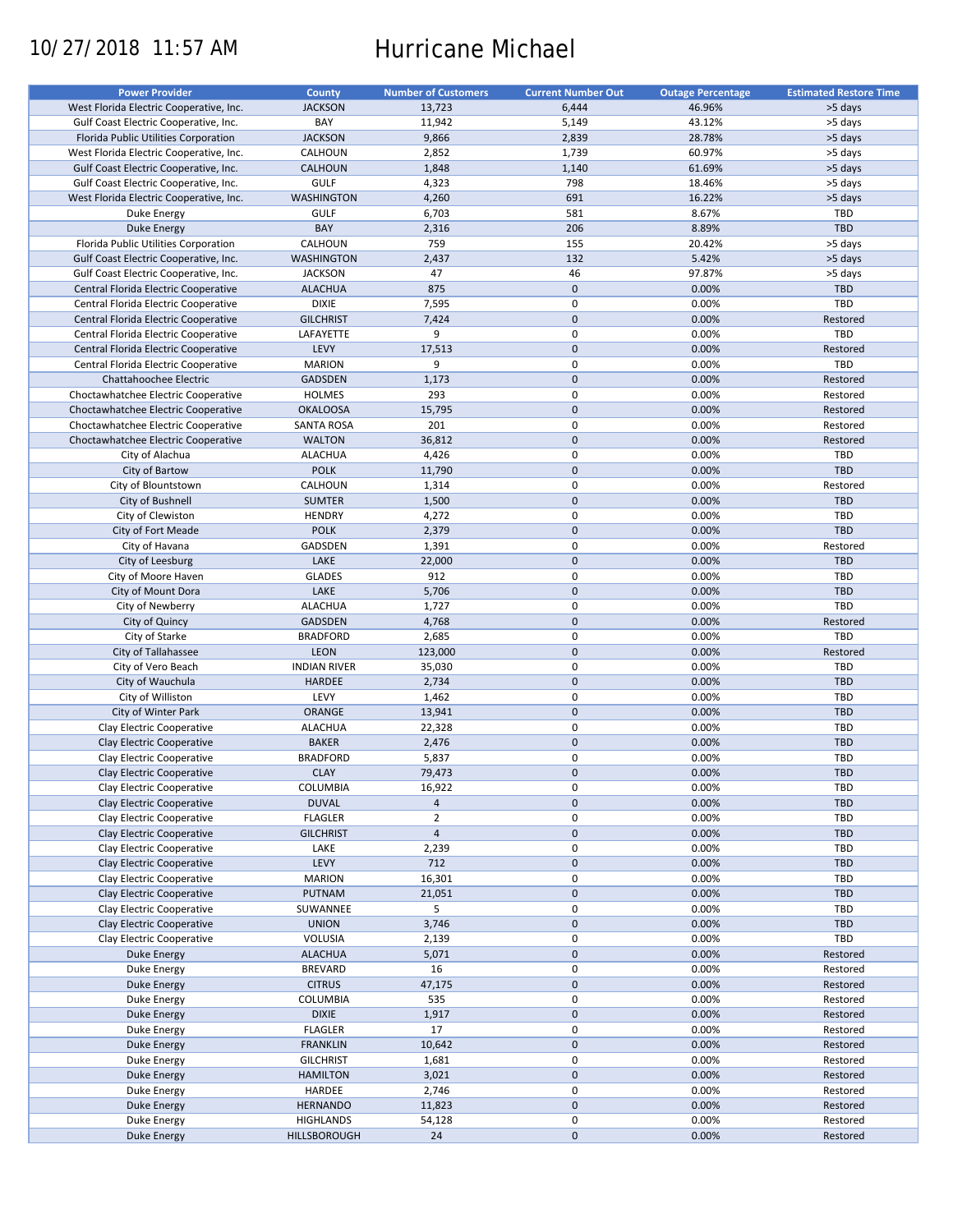### 10/27/2018 11:57 AM Hurricane Michael

| 0<br><b>JEFFERSON</b><br>4,829<br>0.00%<br>Restored<br>Duke Energy<br>880<br>$\mathbf{0}$<br>0.00%<br>LAFAYETTE<br>Restored<br><b>Duke Energy</b><br>0<br>0.00%<br>LAKE<br>85,247<br>Restored<br>Duke Energy<br>66<br>$\mathbf 0$<br><b>LEON</b><br>0.00%<br>Restored<br><b>Duke Energy</b><br>LEVY<br>3,840<br>0<br>0.00%<br>Restored<br>Duke Energy<br>$\mathbf 0$<br><b>MADISON</b><br>4,037<br>0.00%<br>Restored<br>Duke Energy<br>0.00%<br><b>MARION</b><br>66,784<br>0<br>Restored<br>Duke Energy<br>$\mathbf 0$<br>370,927<br>0.00%<br>ORANGE<br>Restored<br><b>Duke Energy</b><br><b>OSCEOLA</b><br>48,545<br>0<br>0.00%<br>Restored<br><b>Duke Energy</b><br>$\mathbf 0$<br>PASCO<br>140,774<br>0.00%<br><b>Duke Energy</b><br>Restored<br>0.00%<br>PINELLAS<br>526,150<br>0<br>Restored<br>Duke Energy<br><b>POLK</b><br>$\mathbf 0$<br>103,167<br>0.00%<br>Restored<br><b>Duke Energy</b><br>SEMINOLE<br>0<br>0.00%<br>154,215<br>Restored<br>Duke Energy<br>$\mathbf 0$<br><b>SUMTER</b><br>10,453<br>0.00%<br>Restored<br><b>Duke Energy</b><br>SUWANNEE<br>833<br>0<br>0.00%<br>Restored<br>Duke Energy<br>$\mathbf 0$<br><b>TAYLOR</b><br>6,261<br>0.00%<br>Restored<br><b>Duke Energy</b><br>Duke Energy<br><b>VOLUSIA</b><br>81,049<br>0<br>0.00%<br>Restored<br>$\mathbf 0$<br><b>Duke Energy</b><br><b>WAKULLA</b><br>7,063<br>0.00%<br>Restored<br>0<br>0.00%<br>Escambia River Electric Cooperative, Inc.<br><b>ESCAMBIA</b><br>3,452<br>TBD<br>$\mathbf 0$<br>0.00%<br>Escambia River Electric Cooperative, Inc.<br><b>SANTA ROSA</b><br>7,544<br>TBD<br>0<br>0.00%<br>TBD<br>Florida Keys Electric Cooperative<br><b>MONROE</b><br>31,941<br>$\mathbf 0$<br>Florida Power and Light Company<br><b>ALACHUA</b><br>1,245<br>0.00%<br><b>TBD</b><br>0<br>0.00%<br>TBD<br>Florida Power and Light Company<br><b>BAKER</b><br>5,516<br>$\mathbf 0$<br><b>BRADFORD</b><br>4,070<br>0.00%<br>TBD<br>Florida Power and Light Company<br>BREVARD<br>0<br>0.00%<br>TBD<br>Florida Power and Light Company<br>312,828<br>$\mathbf 0$<br>0.00%<br>TBD<br><b>BROWARD</b><br>939,530<br>Florida Power and Light Company<br>0<br>Florida Power and Light Company<br>CHARLOTTE<br>116,579<br>0.00%<br>TBD<br><b>CLAY</b><br>910<br>$\mathbf 0$<br>0.00%<br>Florida Power and Light Company<br><b>TBD</b><br>$\mathsf 0$<br><b>COLLIER</b><br>0.00%<br>TBD<br>Florida Power and Light Company<br>215,499<br>$\mathbf 0$<br>Florida Power and Light Company<br><b>COLUMBIA</b><br>14,144<br>0.00%<br>TBD<br>0<br>Florida Power and Light Company<br><b>DESOTO</b><br>16,855<br>0.00%<br>TBD |     |       |              |           |                |                                 |
|--------------------------------------------------------------------------------------------------------------------------------------------------------------------------------------------------------------------------------------------------------------------------------------------------------------------------------------------------------------------------------------------------------------------------------------------------------------------------------------------------------------------------------------------------------------------------------------------------------------------------------------------------------------------------------------------------------------------------------------------------------------------------------------------------------------------------------------------------------------------------------------------------------------------------------------------------------------------------------------------------------------------------------------------------------------------------------------------------------------------------------------------------------------------------------------------------------------------------------------------------------------------------------------------------------------------------------------------------------------------------------------------------------------------------------------------------------------------------------------------------------------------------------------------------------------------------------------------------------------------------------------------------------------------------------------------------------------------------------------------------------------------------------------------------------------------------------------------------------------------------------------------------------------------------------------------------------------------------------------------------------------------------------------------------------------------------------------------------------------------------------------------------------------------------------------------------------------------------------------------------------------------------------------------------------------------------------------------------------------------------------------------------------------------------------------------------------------------------------------------------------------------------------------------------------------------------------------------------|-----|-------|--------------|-----------|----------------|---------------------------------|
|                                                                                                                                                                                                                                                                                                                                                                                                                                                                                                                                                                                                                                                                                                                                                                                                                                                                                                                                                                                                                                                                                                                                                                                                                                                                                                                                                                                                                                                                                                                                                                                                                                                                                                                                                                                                                                                                                                                                                                                                                                                                                                                                                                                                                                                                                                                                                                                                                                                                                                                                                                                                  |     |       |              |           |                |                                 |
|                                                                                                                                                                                                                                                                                                                                                                                                                                                                                                                                                                                                                                                                                                                                                                                                                                                                                                                                                                                                                                                                                                                                                                                                                                                                                                                                                                                                                                                                                                                                                                                                                                                                                                                                                                                                                                                                                                                                                                                                                                                                                                                                                                                                                                                                                                                                                                                                                                                                                                                                                                                                  |     |       |              |           |                |                                 |
|                                                                                                                                                                                                                                                                                                                                                                                                                                                                                                                                                                                                                                                                                                                                                                                                                                                                                                                                                                                                                                                                                                                                                                                                                                                                                                                                                                                                                                                                                                                                                                                                                                                                                                                                                                                                                                                                                                                                                                                                                                                                                                                                                                                                                                                                                                                                                                                                                                                                                                                                                                                                  |     |       |              |           |                |                                 |
|                                                                                                                                                                                                                                                                                                                                                                                                                                                                                                                                                                                                                                                                                                                                                                                                                                                                                                                                                                                                                                                                                                                                                                                                                                                                                                                                                                                                                                                                                                                                                                                                                                                                                                                                                                                                                                                                                                                                                                                                                                                                                                                                                                                                                                                                                                                                                                                                                                                                                                                                                                                                  |     |       |              |           |                |                                 |
|                                                                                                                                                                                                                                                                                                                                                                                                                                                                                                                                                                                                                                                                                                                                                                                                                                                                                                                                                                                                                                                                                                                                                                                                                                                                                                                                                                                                                                                                                                                                                                                                                                                                                                                                                                                                                                                                                                                                                                                                                                                                                                                                                                                                                                                                                                                                                                                                                                                                                                                                                                                                  |     |       |              |           |                |                                 |
|                                                                                                                                                                                                                                                                                                                                                                                                                                                                                                                                                                                                                                                                                                                                                                                                                                                                                                                                                                                                                                                                                                                                                                                                                                                                                                                                                                                                                                                                                                                                                                                                                                                                                                                                                                                                                                                                                                                                                                                                                                                                                                                                                                                                                                                                                                                                                                                                                                                                                                                                                                                                  |     |       |              |           |                |                                 |
|                                                                                                                                                                                                                                                                                                                                                                                                                                                                                                                                                                                                                                                                                                                                                                                                                                                                                                                                                                                                                                                                                                                                                                                                                                                                                                                                                                                                                                                                                                                                                                                                                                                                                                                                                                                                                                                                                                                                                                                                                                                                                                                                                                                                                                                                                                                                                                                                                                                                                                                                                                                                  |     |       |              |           |                |                                 |
|                                                                                                                                                                                                                                                                                                                                                                                                                                                                                                                                                                                                                                                                                                                                                                                                                                                                                                                                                                                                                                                                                                                                                                                                                                                                                                                                                                                                                                                                                                                                                                                                                                                                                                                                                                                                                                                                                                                                                                                                                                                                                                                                                                                                                                                                                                                                                                                                                                                                                                                                                                                                  |     |       |              |           |                |                                 |
|                                                                                                                                                                                                                                                                                                                                                                                                                                                                                                                                                                                                                                                                                                                                                                                                                                                                                                                                                                                                                                                                                                                                                                                                                                                                                                                                                                                                                                                                                                                                                                                                                                                                                                                                                                                                                                                                                                                                                                                                                                                                                                                                                                                                                                                                                                                                                                                                                                                                                                                                                                                                  |     |       |              |           |                |                                 |
|                                                                                                                                                                                                                                                                                                                                                                                                                                                                                                                                                                                                                                                                                                                                                                                                                                                                                                                                                                                                                                                                                                                                                                                                                                                                                                                                                                                                                                                                                                                                                                                                                                                                                                                                                                                                                                                                                                                                                                                                                                                                                                                                                                                                                                                                                                                                                                                                                                                                                                                                                                                                  |     |       |              |           |                |                                 |
|                                                                                                                                                                                                                                                                                                                                                                                                                                                                                                                                                                                                                                                                                                                                                                                                                                                                                                                                                                                                                                                                                                                                                                                                                                                                                                                                                                                                                                                                                                                                                                                                                                                                                                                                                                                                                                                                                                                                                                                                                                                                                                                                                                                                                                                                                                                                                                                                                                                                                                                                                                                                  |     |       |              |           |                |                                 |
|                                                                                                                                                                                                                                                                                                                                                                                                                                                                                                                                                                                                                                                                                                                                                                                                                                                                                                                                                                                                                                                                                                                                                                                                                                                                                                                                                                                                                                                                                                                                                                                                                                                                                                                                                                                                                                                                                                                                                                                                                                                                                                                                                                                                                                                                                                                                                                                                                                                                                                                                                                                                  |     |       |              |           |                |                                 |
|                                                                                                                                                                                                                                                                                                                                                                                                                                                                                                                                                                                                                                                                                                                                                                                                                                                                                                                                                                                                                                                                                                                                                                                                                                                                                                                                                                                                                                                                                                                                                                                                                                                                                                                                                                                                                                                                                                                                                                                                                                                                                                                                                                                                                                                                                                                                                                                                                                                                                                                                                                                                  |     |       |              |           |                |                                 |
|                                                                                                                                                                                                                                                                                                                                                                                                                                                                                                                                                                                                                                                                                                                                                                                                                                                                                                                                                                                                                                                                                                                                                                                                                                                                                                                                                                                                                                                                                                                                                                                                                                                                                                                                                                                                                                                                                                                                                                                                                                                                                                                                                                                                                                                                                                                                                                                                                                                                                                                                                                                                  |     |       |              |           |                |                                 |
|                                                                                                                                                                                                                                                                                                                                                                                                                                                                                                                                                                                                                                                                                                                                                                                                                                                                                                                                                                                                                                                                                                                                                                                                                                                                                                                                                                                                                                                                                                                                                                                                                                                                                                                                                                                                                                                                                                                                                                                                                                                                                                                                                                                                                                                                                                                                                                                                                                                                                                                                                                                                  |     |       |              |           |                |                                 |
|                                                                                                                                                                                                                                                                                                                                                                                                                                                                                                                                                                                                                                                                                                                                                                                                                                                                                                                                                                                                                                                                                                                                                                                                                                                                                                                                                                                                                                                                                                                                                                                                                                                                                                                                                                                                                                                                                                                                                                                                                                                                                                                                                                                                                                                                                                                                                                                                                                                                                                                                                                                                  |     |       |              |           |                |                                 |
|                                                                                                                                                                                                                                                                                                                                                                                                                                                                                                                                                                                                                                                                                                                                                                                                                                                                                                                                                                                                                                                                                                                                                                                                                                                                                                                                                                                                                                                                                                                                                                                                                                                                                                                                                                                                                                                                                                                                                                                                                                                                                                                                                                                                                                                                                                                                                                                                                                                                                                                                                                                                  |     |       |              |           |                |                                 |
|                                                                                                                                                                                                                                                                                                                                                                                                                                                                                                                                                                                                                                                                                                                                                                                                                                                                                                                                                                                                                                                                                                                                                                                                                                                                                                                                                                                                                                                                                                                                                                                                                                                                                                                                                                                                                                                                                                                                                                                                                                                                                                                                                                                                                                                                                                                                                                                                                                                                                                                                                                                                  |     |       |              |           |                |                                 |
|                                                                                                                                                                                                                                                                                                                                                                                                                                                                                                                                                                                                                                                                                                                                                                                                                                                                                                                                                                                                                                                                                                                                                                                                                                                                                                                                                                                                                                                                                                                                                                                                                                                                                                                                                                                                                                                                                                                                                                                                                                                                                                                                                                                                                                                                                                                                                                                                                                                                                                                                                                                                  |     |       |              |           |                |                                 |
|                                                                                                                                                                                                                                                                                                                                                                                                                                                                                                                                                                                                                                                                                                                                                                                                                                                                                                                                                                                                                                                                                                                                                                                                                                                                                                                                                                                                                                                                                                                                                                                                                                                                                                                                                                                                                                                                                                                                                                                                                                                                                                                                                                                                                                                                                                                                                                                                                                                                                                                                                                                                  |     |       |              |           |                |                                 |
|                                                                                                                                                                                                                                                                                                                                                                                                                                                                                                                                                                                                                                                                                                                                                                                                                                                                                                                                                                                                                                                                                                                                                                                                                                                                                                                                                                                                                                                                                                                                                                                                                                                                                                                                                                                                                                                                                                                                                                                                                                                                                                                                                                                                                                                                                                                                                                                                                                                                                                                                                                                                  |     |       |              |           |                |                                 |
|                                                                                                                                                                                                                                                                                                                                                                                                                                                                                                                                                                                                                                                                                                                                                                                                                                                                                                                                                                                                                                                                                                                                                                                                                                                                                                                                                                                                                                                                                                                                                                                                                                                                                                                                                                                                                                                                                                                                                                                                                                                                                                                                                                                                                                                                                                                                                                                                                                                                                                                                                                                                  |     |       |              |           |                |                                 |
|                                                                                                                                                                                                                                                                                                                                                                                                                                                                                                                                                                                                                                                                                                                                                                                                                                                                                                                                                                                                                                                                                                                                                                                                                                                                                                                                                                                                                                                                                                                                                                                                                                                                                                                                                                                                                                                                                                                                                                                                                                                                                                                                                                                                                                                                                                                                                                                                                                                                                                                                                                                                  |     |       |              |           |                |                                 |
|                                                                                                                                                                                                                                                                                                                                                                                                                                                                                                                                                                                                                                                                                                                                                                                                                                                                                                                                                                                                                                                                                                                                                                                                                                                                                                                                                                                                                                                                                                                                                                                                                                                                                                                                                                                                                                                                                                                                                                                                                                                                                                                                                                                                                                                                                                                                                                                                                                                                                                                                                                                                  |     |       |              |           |                |                                 |
|                                                                                                                                                                                                                                                                                                                                                                                                                                                                                                                                                                                                                                                                                                                                                                                                                                                                                                                                                                                                                                                                                                                                                                                                                                                                                                                                                                                                                                                                                                                                                                                                                                                                                                                                                                                                                                                                                                                                                                                                                                                                                                                                                                                                                                                                                                                                                                                                                                                                                                                                                                                                  |     |       |              |           |                |                                 |
|                                                                                                                                                                                                                                                                                                                                                                                                                                                                                                                                                                                                                                                                                                                                                                                                                                                                                                                                                                                                                                                                                                                                                                                                                                                                                                                                                                                                                                                                                                                                                                                                                                                                                                                                                                                                                                                                                                                                                                                                                                                                                                                                                                                                                                                                                                                                                                                                                                                                                                                                                                                                  |     |       |              |           |                |                                 |
|                                                                                                                                                                                                                                                                                                                                                                                                                                                                                                                                                                                                                                                                                                                                                                                                                                                                                                                                                                                                                                                                                                                                                                                                                                                                                                                                                                                                                                                                                                                                                                                                                                                                                                                                                                                                                                                                                                                                                                                                                                                                                                                                                                                                                                                                                                                                                                                                                                                                                                                                                                                                  |     |       |              |           |                |                                 |
|                                                                                                                                                                                                                                                                                                                                                                                                                                                                                                                                                                                                                                                                                                                                                                                                                                                                                                                                                                                                                                                                                                                                                                                                                                                                                                                                                                                                                                                                                                                                                                                                                                                                                                                                                                                                                                                                                                                                                                                                                                                                                                                                                                                                                                                                                                                                                                                                                                                                                                                                                                                                  |     |       |              |           |                |                                 |
|                                                                                                                                                                                                                                                                                                                                                                                                                                                                                                                                                                                                                                                                                                                                                                                                                                                                                                                                                                                                                                                                                                                                                                                                                                                                                                                                                                                                                                                                                                                                                                                                                                                                                                                                                                                                                                                                                                                                                                                                                                                                                                                                                                                                                                                                                                                                                                                                                                                                                                                                                                                                  |     |       |              |           |                |                                 |
|                                                                                                                                                                                                                                                                                                                                                                                                                                                                                                                                                                                                                                                                                                                                                                                                                                                                                                                                                                                                                                                                                                                                                                                                                                                                                                                                                                                                                                                                                                                                                                                                                                                                                                                                                                                                                                                                                                                                                                                                                                                                                                                                                                                                                                                                                                                                                                                                                                                                                                                                                                                                  |     |       |              |           |                |                                 |
|                                                                                                                                                                                                                                                                                                                                                                                                                                                                                                                                                                                                                                                                                                                                                                                                                                                                                                                                                                                                                                                                                                                                                                                                                                                                                                                                                                                                                                                                                                                                                                                                                                                                                                                                                                                                                                                                                                                                                                                                                                                                                                                                                                                                                                                                                                                                                                                                                                                                                                                                                                                                  |     |       |              |           |                |                                 |
|                                                                                                                                                                                                                                                                                                                                                                                                                                                                                                                                                                                                                                                                                                                                                                                                                                                                                                                                                                                                                                                                                                                                                                                                                                                                                                                                                                                                                                                                                                                                                                                                                                                                                                                                                                                                                                                                                                                                                                                                                                                                                                                                                                                                                                                                                                                                                                                                                                                                                                                                                                                                  |     |       |              |           |                |                                 |
|                                                                                                                                                                                                                                                                                                                                                                                                                                                                                                                                                                                                                                                                                                                                                                                                                                                                                                                                                                                                                                                                                                                                                                                                                                                                                                                                                                                                                                                                                                                                                                                                                                                                                                                                                                                                                                                                                                                                                                                                                                                                                                                                                                                                                                                                                                                                                                                                                                                                                                                                                                                                  |     |       |              |           |                |                                 |
|                                                                                                                                                                                                                                                                                                                                                                                                                                                                                                                                                                                                                                                                                                                                                                                                                                                                                                                                                                                                                                                                                                                                                                                                                                                                                                                                                                                                                                                                                                                                                                                                                                                                                                                                                                                                                                                                                                                                                                                                                                                                                                                                                                                                                                                                                                                                                                                                                                                                                                                                                                                                  |     |       |              |           |                |                                 |
|                                                                                                                                                                                                                                                                                                                                                                                                                                                                                                                                                                                                                                                                                                                                                                                                                                                                                                                                                                                                                                                                                                                                                                                                                                                                                                                                                                                                                                                                                                                                                                                                                                                                                                                                                                                                                                                                                                                                                                                                                                                                                                                                                                                                                                                                                                                                                                                                                                                                                                                                                                                                  |     |       |              |           |                |                                 |
|                                                                                                                                                                                                                                                                                                                                                                                                                                                                                                                                                                                                                                                                                                                                                                                                                                                                                                                                                                                                                                                                                                                                                                                                                                                                                                                                                                                                                                                                                                                                                                                                                                                                                                                                                                                                                                                                                                                                                                                                                                                                                                                                                                                                                                                                                                                                                                                                                                                                                                                                                                                                  |     |       |              |           |                |                                 |
|                                                                                                                                                                                                                                                                                                                                                                                                                                                                                                                                                                                                                                                                                                                                                                                                                                                                                                                                                                                                                                                                                                                                                                                                                                                                                                                                                                                                                                                                                                                                                                                                                                                                                                                                                                                                                                                                                                                                                                                                                                                                                                                                                                                                                                                                                                                                                                                                                                                                                                                                                                                                  |     |       |              |           |                |                                 |
|                                                                                                                                                                                                                                                                                                                                                                                                                                                                                                                                                                                                                                                                                                                                                                                                                                                                                                                                                                                                                                                                                                                                                                                                                                                                                                                                                                                                                                                                                                                                                                                                                                                                                                                                                                                                                                                                                                                                                                                                                                                                                                                                                                                                                                                                                                                                                                                                                                                                                                                                                                                                  |     |       |              |           |                |                                 |
|                                                                                                                                                                                                                                                                                                                                                                                                                                                                                                                                                                                                                                                                                                                                                                                                                                                                                                                                                                                                                                                                                                                                                                                                                                                                                                                                                                                                                                                                                                                                                                                                                                                                                                                                                                                                                                                                                                                                                                                                                                                                                                                                                                                                                                                                                                                                                                                                                                                                                                                                                                                                  |     |       |              |           |                |                                 |
|                                                                                                                                                                                                                                                                                                                                                                                                                                                                                                                                                                                                                                                                                                                                                                                                                                                                                                                                                                                                                                                                                                                                                                                                                                                                                                                                                                                                                                                                                                                                                                                                                                                                                                                                                                                                                                                                                                                                                                                                                                                                                                                                                                                                                                                                                                                                                                                                                                                                                                                                                                                                  |     |       |              |           |                |                                 |
|                                                                                                                                                                                                                                                                                                                                                                                                                                                                                                                                                                                                                                                                                                                                                                                                                                                                                                                                                                                                                                                                                                                                                                                                                                                                                                                                                                                                                                                                                                                                                                                                                                                                                                                                                                                                                                                                                                                                                                                                                                                                                                                                                                                                                                                                                                                                                                                                                                                                                                                                                                                                  |     |       |              |           |                |                                 |
|                                                                                                                                                                                                                                                                                                                                                                                                                                                                                                                                                                                                                                                                                                                                                                                                                                                                                                                                                                                                                                                                                                                                                                                                                                                                                                                                                                                                                                                                                                                                                                                                                                                                                                                                                                                                                                                                                                                                                                                                                                                                                                                                                                                                                                                                                                                                                                                                                                                                                                                                                                                                  |     |       |              |           |                |                                 |
|                                                                                                                                                                                                                                                                                                                                                                                                                                                                                                                                                                                                                                                                                                                                                                                                                                                                                                                                                                                                                                                                                                                                                                                                                                                                                                                                                                                                                                                                                                                                                                                                                                                                                                                                                                                                                                                                                                                                                                                                                                                                                                                                                                                                                                                                                                                                                                                                                                                                                                                                                                                                  |     |       |              |           |                |                                 |
|                                                                                                                                                                                                                                                                                                                                                                                                                                                                                                                                                                                                                                                                                                                                                                                                                                                                                                                                                                                                                                                                                                                                                                                                                                                                                                                                                                                                                                                                                                                                                                                                                                                                                                                                                                                                                                                                                                                                                                                                                                                                                                                                                                                                                                                                                                                                                                                                                                                                                                                                                                                                  |     |       |              |           |                |                                 |
|                                                                                                                                                                                                                                                                                                                                                                                                                                                                                                                                                                                                                                                                                                                                                                                                                                                                                                                                                                                                                                                                                                                                                                                                                                                                                                                                                                                                                                                                                                                                                                                                                                                                                                                                                                                                                                                                                                                                                                                                                                                                                                                                                                                                                                                                                                                                                                                                                                                                                                                                                                                                  | TBD | 0.00% | $\mathbf 0$  | 9         | <b>DUVAL</b>   | Florida Power and Light Company |
| $\pmb{0}$<br>TBD                                                                                                                                                                                                                                                                                                                                                                                                                                                                                                                                                                                                                                                                                                                                                                                                                                                                                                                                                                                                                                                                                                                                                                                                                                                                                                                                                                                                                                                                                                                                                                                                                                                                                                                                                                                                                                                                                                                                                                                                                                                                                                                                                                                                                                                                                                                                                                                                                                                                                                                                                                                 |     |       |              |           |                |                                 |
| Florida Power and Light Company<br><b>FLAGLER</b><br>59,608<br>0.00%                                                                                                                                                                                                                                                                                                                                                                                                                                                                                                                                                                                                                                                                                                                                                                                                                                                                                                                                                                                                                                                                                                                                                                                                                                                                                                                                                                                                                                                                                                                                                                                                                                                                                                                                                                                                                                                                                                                                                                                                                                                                                                                                                                                                                                                                                                                                                                                                                                                                                                                             |     |       |              |           |                |                                 |
| $\mathbf 0$<br>0.00%<br>TBD<br>Florida Power and Light Company<br><b>GLADES</b><br>3,508                                                                                                                                                                                                                                                                                                                                                                                                                                                                                                                                                                                                                                                                                                                                                                                                                                                                                                                                                                                                                                                                                                                                                                                                                                                                                                                                                                                                                                                                                                                                                                                                                                                                                                                                                                                                                                                                                                                                                                                                                                                                                                                                                                                                                                                                                                                                                                                                                                                                                                         |     |       |              |           |                |                                 |
| 0<br>Florida Power and Light Company<br>HARDEE<br>33<br>0.00%<br>TBD                                                                                                                                                                                                                                                                                                                                                                                                                                                                                                                                                                                                                                                                                                                                                                                                                                                                                                                                                                                                                                                                                                                                                                                                                                                                                                                                                                                                                                                                                                                                                                                                                                                                                                                                                                                                                                                                                                                                                                                                                                                                                                                                                                                                                                                                                                                                                                                                                                                                                                                             |     |       |              |           |                |                                 |
|                                                                                                                                                                                                                                                                                                                                                                                                                                                                                                                                                                                                                                                                                                                                                                                                                                                                                                                                                                                                                                                                                                                                                                                                                                                                                                                                                                                                                                                                                                                                                                                                                                                                                                                                                                                                                                                                                                                                                                                                                                                                                                                                                                                                                                                                                                                                                                                                                                                                                                                                                                                                  |     |       |              |           |                |                                 |
| $\mathbf 0$<br>0.00%<br><b>HENDRY</b><br>9,892<br><b>TBD</b><br>Florida Power and Light Company                                                                                                                                                                                                                                                                                                                                                                                                                                                                                                                                                                                                                                                                                                                                                                                                                                                                                                                                                                                                                                                                                                                                                                                                                                                                                                                                                                                                                                                                                                                                                                                                                                                                                                                                                                                                                                                                                                                                                                                                                                                                                                                                                                                                                                                                                                                                                                                                                                                                                                  |     |       |              |           |                |                                 |
| 519<br>0<br>0.00%<br><b>HIGHLANDS</b><br>TBD<br>Florida Power and Light Company                                                                                                                                                                                                                                                                                                                                                                                                                                                                                                                                                                                                                                                                                                                                                                                                                                                                                                                                                                                                                                                                                                                                                                                                                                                                                                                                                                                                                                                                                                                                                                                                                                                                                                                                                                                                                                                                                                                                                                                                                                                                                                                                                                                                                                                                                                                                                                                                                                                                                                                  |     |       |              |           |                |                                 |
|                                                                                                                                                                                                                                                                                                                                                                                                                                                                                                                                                                                                                                                                                                                                                                                                                                                                                                                                                                                                                                                                                                                                                                                                                                                                                                                                                                                                                                                                                                                                                                                                                                                                                                                                                                                                                                                                                                                                                                                                                                                                                                                                                                                                                                                                                                                                                                                                                                                                                                                                                                                                  |     |       |              |           |                |                                 |
| $\pmb{0}$<br>Florida Power and Light Company<br><b>INDIAN RIVER</b><br>57,796<br>0.00%<br><b>TBD</b>                                                                                                                                                                                                                                                                                                                                                                                                                                                                                                                                                                                                                                                                                                                                                                                                                                                                                                                                                                                                                                                                                                                                                                                                                                                                                                                                                                                                                                                                                                                                                                                                                                                                                                                                                                                                                                                                                                                                                                                                                                                                                                                                                                                                                                                                                                                                                                                                                                                                                             |     |       |              |           |                |                                 |
| $\mathsf 0$<br>LEE<br>TBD<br>266,497<br>0.00%                                                                                                                                                                                                                                                                                                                                                                                                                                                                                                                                                                                                                                                                                                                                                                                                                                                                                                                                                                                                                                                                                                                                                                                                                                                                                                                                                                                                                                                                                                                                                                                                                                                                                                                                                                                                                                                                                                                                                                                                                                                                                                                                                                                                                                                                                                                                                                                                                                                                                                                                                    |     |       |              |           |                |                                 |
|                                                                                                                                                                                                                                                                                                                                                                                                                                                                                                                                                                                                                                                                                                                                                                                                                                                                                                                                                                                                                                                                                                                                                                                                                                                                                                                                                                                                                                                                                                                                                                                                                                                                                                                                                                                                                                                                                                                                                                                                                                                                                                                                                                                                                                                                                                                                                                                                                                                                                                                                                                                                  |     |       |              |           |                |                                 |
| $\mathbf 0$<br>0.00%<br>TBD<br>188,203                                                                                                                                                                                                                                                                                                                                                                                                                                                                                                                                                                                                                                                                                                                                                                                                                                                                                                                                                                                                                                                                                                                                                                                                                                                                                                                                                                                                                                                                                                                                                                                                                                                                                                                                                                                                                                                                                                                                                                                                                                                                                                                                                                                                                                                                                                                                                                                                                                                                                                                                                           |     |       |              |           |                | Florida Power and Light Company |
| <b>MARTIN</b><br>94,739<br>0<br>0.00%<br>TBD<br>Florida Power and Light Company                                                                                                                                                                                                                                                                                                                                                                                                                                                                                                                                                                                                                                                                                                                                                                                                                                                                                                                                                                                                                                                                                                                                                                                                                                                                                                                                                                                                                                                                                                                                                                                                                                                                                                                                                                                                                                                                                                                                                                                                                                                                                                                                                                                                                                                                                                                                                                                                                                                                                                                  |     |       |              |           | MANATEE        | Florida Power and Light Company |
| $\mathbf 0$<br>0.00%                                                                                                                                                                                                                                                                                                                                                                                                                                                                                                                                                                                                                                                                                                                                                                                                                                                                                                                                                                                                                                                                                                                                                                                                                                                                                                                                                                                                                                                                                                                                                                                                                                                                                                                                                                                                                                                                                                                                                                                                                                                                                                                                                                                                                                                                                                                                                                                                                                                                                                                                                                             |     |       |              |           |                |                                 |
|                                                                                                                                                                                                                                                                                                                                                                                                                                                                                                                                                                                                                                                                                                                                                                                                                                                                                                                                                                                                                                                                                                                                                                                                                                                                                                                                                                                                                                                                                                                                                                                                                                                                                                                                                                                                                                                                                                                                                                                                                                                                                                                                                                                                                                                                                                                                                                                                                                                                                                                                                                                                  |     |       |              |           |                |                                 |
|                                                                                                                                                                                                                                                                                                                                                                                                                                                                                                                                                                                                                                                                                                                                                                                                                                                                                                                                                                                                                                                                                                                                                                                                                                                                                                                                                                                                                                                                                                                                                                                                                                                                                                                                                                                                                                                                                                                                                                                                                                                                                                                                                                                                                                                                                                                                                                                                                                                                                                                                                                                                  | TBD |       |              | 1,138,406 | MIAMI-DADE     | Florida Power and Light Company |
|                                                                                                                                                                                                                                                                                                                                                                                                                                                                                                                                                                                                                                                                                                                                                                                                                                                                                                                                                                                                                                                                                                                                                                                                                                                                                                                                                                                                                                                                                                                                                                                                                                                                                                                                                                                                                                                                                                                                                                                                                                                                                                                                                                                                                                                                                                                                                                                                                                                                                                                                                                                                  | TBD | 0.00% | 0            | 94        | <b>MONROE</b>  |                                 |
|                                                                                                                                                                                                                                                                                                                                                                                                                                                                                                                                                                                                                                                                                                                                                                                                                                                                                                                                                                                                                                                                                                                                                                                                                                                                                                                                                                                                                                                                                                                                                                                                                                                                                                                                                                                                                                                                                                                                                                                                                                                                                                                                                                                                                                                                                                                                                                                                                                                                                                                                                                                                  |     |       |              |           |                | Florida Power and Light Company |
|                                                                                                                                                                                                                                                                                                                                                                                                                                                                                                                                                                                                                                                                                                                                                                                                                                                                                                                                                                                                                                                                                                                                                                                                                                                                                                                                                                                                                                                                                                                                                                                                                                                                                                                                                                                                                                                                                                                                                                                                                                                                                                                                                                                                                                                                                                                                                                                                                                                                                                                                                                                                  | TBD | 0.00% | $\pmb{0}$    | 22,701    | NASSAU         | Florida Power and Light Company |
|                                                                                                                                                                                                                                                                                                                                                                                                                                                                                                                                                                                                                                                                                                                                                                                                                                                                                                                                                                                                                                                                                                                                                                                                                                                                                                                                                                                                                                                                                                                                                                                                                                                                                                                                                                                                                                                                                                                                                                                                                                                                                                                                                                                                                                                                                                                                                                                                                                                                                                                                                                                                  | TBD | 0.00% | 0            | 20,142    | OKEECHOBEE     | Florida Power and Light Company |
|                                                                                                                                                                                                                                                                                                                                                                                                                                                                                                                                                                                                                                                                                                                                                                                                                                                                                                                                                                                                                                                                                                                                                                                                                                                                                                                                                                                                                                                                                                                                                                                                                                                                                                                                                                                                                                                                                                                                                                                                                                                                                                                                                                                                                                                                                                                                                                                                                                                                                                                                                                                                  |     |       |              |           |                |                                 |
|                                                                                                                                                                                                                                                                                                                                                                                                                                                                                                                                                                                                                                                                                                                                                                                                                                                                                                                                                                                                                                                                                                                                                                                                                                                                                                                                                                                                                                                                                                                                                                                                                                                                                                                                                                                                                                                                                                                                                                                                                                                                                                                                                                                                                                                                                                                                                                                                                                                                                                                                                                                                  | TBD | 0.00% | $\mathbf{0}$ | 3         | ORANGE         | Florida Power and Light Company |
|                                                                                                                                                                                                                                                                                                                                                                                                                                                                                                                                                                                                                                                                                                                                                                                                                                                                                                                                                                                                                                                                                                                                                                                                                                                                                                                                                                                                                                                                                                                                                                                                                                                                                                                                                                                                                                                                                                                                                                                                                                                                                                                                                                                                                                                                                                                                                                                                                                                                                                                                                                                                  | TBD | 0.00% | 0            | 3         | <b>OSCEOLA</b> | Florida Power and Light Company |
|                                                                                                                                                                                                                                                                                                                                                                                                                                                                                                                                                                                                                                                                                                                                                                                                                                                                                                                                                                                                                                                                                                                                                                                                                                                                                                                                                                                                                                                                                                                                                                                                                                                                                                                                                                                                                                                                                                                                                                                                                                                                                                                                                                                                                                                                                                                                                                                                                                                                                                                                                                                                  |     |       |              |           |                |                                 |
|                                                                                                                                                                                                                                                                                                                                                                                                                                                                                                                                                                                                                                                                                                                                                                                                                                                                                                                                                                                                                                                                                                                                                                                                                                                                                                                                                                                                                                                                                                                                                                                                                                                                                                                                                                                                                                                                                                                                                                                                                                                                                                                                                                                                                                                                                                                                                                                                                                                                                                                                                                                                  | TBD | 0.00% | $\mathbf 0$  | 750,041   | PALM BEACH     | Florida Power and Light Company |
| $\pmb{0}$<br>0.00%<br>Florida Power and Light Company<br>SARASOTA<br>270,158<br><b>TBD</b>                                                                                                                                                                                                                                                                                                                                                                                                                                                                                                                                                                                                                                                                                                                                                                                                                                                                                                                                                                                                                                                                                                                                                                                                                                                                                                                                                                                                                                                                                                                                                                                                                                                                                                                                                                                                                                                                                                                                                                                                                                                                                                                                                                                                                                                                                                                                                                                                                                                                                                       | TBD | 0.00% | 0            | 20,144    | PUTNAM         | Florida Power and Light Company |
|                                                                                                                                                                                                                                                                                                                                                                                                                                                                                                                                                                                                                                                                                                                                                                                                                                                                                                                                                                                                                                                                                                                                                                                                                                                                                                                                                                                                                                                                                                                                                                                                                                                                                                                                                                                                                                                                                                                                                                                                                                                                                                                                                                                                                                                                                                                                                                                                                                                                                                                                                                                                  |     |       |              |           |                |                                 |
|                                                                                                                                                                                                                                                                                                                                                                                                                                                                                                                                                                                                                                                                                                                                                                                                                                                                                                                                                                                                                                                                                                                                                                                                                                                                                                                                                                                                                                                                                                                                                                                                                                                                                                                                                                                                                                                                                                                                                                                                                                                                                                                                                                                                                                                                                                                                                                                                                                                                                                                                                                                                  |     |       |              |           |                |                                 |
| Florida Power and Light Company<br>ST. JOHNS<br>91,015<br>0.00%<br>TBD                                                                                                                                                                                                                                                                                                                                                                                                                                                                                                                                                                                                                                                                                                                                                                                                                                                                                                                                                                                                                                                                                                                                                                                                                                                                                                                                                                                                                                                                                                                                                                                                                                                                                                                                                                                                                                                                                                                                                                                                                                                                                                                                                                                                                                                                                                                                                                                                                                                                                                                           | TBD | 0.00% | 0            | 55,586    | SEMINOLE       | Florida Power and Light Company |
|                                                                                                                                                                                                                                                                                                                                                                                                                                                                                                                                                                                                                                                                                                                                                                                                                                                                                                                                                                                                                                                                                                                                                                                                                                                                                                                                                                                                                                                                                                                                                                                                                                                                                                                                                                                                                                                                                                                                                                                                                                                                                                                                                                                                                                                                                                                                                                                                                                                                                                                                                                                                  |     |       | $\mathbf 0$  |           |                |                                 |
|                                                                                                                                                                                                                                                                                                                                                                                                                                                                                                                                                                                                                                                                                                                                                                                                                                                                                                                                                                                                                                                                                                                                                                                                                                                                                                                                                                                                                                                                                                                                                                                                                                                                                                                                                                                                                                                                                                                                                                                                                                                                                                                                                                                                                                                                                                                                                                                                                                                                                                                                                                                                  |     |       |              |           |                |                                 |
|                                                                                                                                                                                                                                                                                                                                                                                                                                                                                                                                                                                                                                                                                                                                                                                                                                                                                                                                                                                                                                                                                                                                                                                                                                                                                                                                                                                                                                                                                                                                                                                                                                                                                                                                                                                                                                                                                                                                                                                                                                                                                                                                                                                                                                                                                                                                                                                                                                                                                                                                                                                                  | TBD | 0.00% | 0            | 129,369   | ST. LUCIE      | Florida Power and Light Company |
| Florida Power and Light Company<br>SUWANNEE<br>5,025<br>$\mathbf 0$<br>0.00%<br>TBD                                                                                                                                                                                                                                                                                                                                                                                                                                                                                                                                                                                                                                                                                                                                                                                                                                                                                                                                                                                                                                                                                                                                                                                                                                                                                                                                                                                                                                                                                                                                                                                                                                                                                                                                                                                                                                                                                                                                                                                                                                                                                                                                                                                                                                                                                                                                                                                                                                                                                                              |     |       |              |           |                |                                 |
|                                                                                                                                                                                                                                                                                                                                                                                                                                                                                                                                                                                                                                                                                                                                                                                                                                                                                                                                                                                                                                                                                                                                                                                                                                                                                                                                                                                                                                                                                                                                                                                                                                                                                                                                                                                                                                                                                                                                                                                                                                                                                                                                                                                                                                                                                                                                                                                                                                                                                                                                                                                                  |     |       |              |           |                |                                 |
| 0<br>0.00%<br>TBD<br>Florida Power and Light Company<br><b>UNION</b><br>1,637                                                                                                                                                                                                                                                                                                                                                                                                                                                                                                                                                                                                                                                                                                                                                                                                                                                                                                                                                                                                                                                                                                                                                                                                                                                                                                                                                                                                                                                                                                                                                                                                                                                                                                                                                                                                                                                                                                                                                                                                                                                                                                                                                                                                                                                                                                                                                                                                                                                                                                                    |     |       |              |           |                |                                 |
| Florida Power and Light Company<br><b>VOLUSIA</b><br>179,598<br>$\mathbf 0$<br>0.00%<br>TBD                                                                                                                                                                                                                                                                                                                                                                                                                                                                                                                                                                                                                                                                                                                                                                                                                                                                                                                                                                                                                                                                                                                                                                                                                                                                                                                                                                                                                                                                                                                                                                                                                                                                                                                                                                                                                                                                                                                                                                                                                                                                                                                                                                                                                                                                                                                                                                                                                                                                                                      |     |       |              |           |                |                                 |
| 0                                                                                                                                                                                                                                                                                                                                                                                                                                                                                                                                                                                                                                                                                                                                                                                                                                                                                                                                                                                                                                                                                                                                                                                                                                                                                                                                                                                                                                                                                                                                                                                                                                                                                                                                                                                                                                                                                                                                                                                                                                                                                                                                                                                                                                                                                                                                                                                                                                                                                                                                                                                                |     |       |              |           |                |                                 |
| 696<br>Florida Public Utilities Corporation<br>LIBERTY<br>0.00%<br>>5 days                                                                                                                                                                                                                                                                                                                                                                                                                                                                                                                                                                                                                                                                                                                                                                                                                                                                                                                                                                                                                                                                                                                                                                                                                                                                                                                                                                                                                                                                                                                                                                                                                                                                                                                                                                                                                                                                                                                                                                                                                                                                                                                                                                                                                                                                                                                                                                                                                                                                                                                       |     |       |              |           |                |                                 |
| $\mathbf 0$<br>0.00%<br>Florida Public Utilities Corporation<br><b>NASSAU</b><br>15,989<br>Restored                                                                                                                                                                                                                                                                                                                                                                                                                                                                                                                                                                                                                                                                                                                                                                                                                                                                                                                                                                                                                                                                                                                                                                                                                                                                                                                                                                                                                                                                                                                                                                                                                                                                                                                                                                                                                                                                                                                                                                                                                                                                                                                                                                                                                                                                                                                                                                                                                                                                                              |     |       |              |           |                |                                 |
| Fort Pierce Utilities Authority<br><b>ST. LUCIE</b><br>0<br>0.00%<br>TBD                                                                                                                                                                                                                                                                                                                                                                                                                                                                                                                                                                                                                                                                                                                                                                                                                                                                                                                                                                                                                                                                                                                                                                                                                                                                                                                                                                                                                                                                                                                                                                                                                                                                                                                                                                                                                                                                                                                                                                                                                                                                                                                                                                                                                                                                                                                                                                                                                                                                                                                         |     |       |              |           |                |                                 |
| 27,630                                                                                                                                                                                                                                                                                                                                                                                                                                                                                                                                                                                                                                                                                                                                                                                                                                                                                                                                                                                                                                                                                                                                                                                                                                                                                                                                                                                                                                                                                                                                                                                                                                                                                                                                                                                                                                                                                                                                                                                                                                                                                                                                                                                                                                                                                                                                                                                                                                                                                                                                                                                           |     |       |              |           |                |                                 |
| $\mathbf 0$<br>Gainesville (Gainesville Regional Utilities - GRU)<br>0.00%<br>TBD<br><b>ALACHUA</b><br>94,473                                                                                                                                                                                                                                                                                                                                                                                                                                                                                                                                                                                                                                                                                                                                                                                                                                                                                                                                                                                                                                                                                                                                                                                                                                                                                                                                                                                                                                                                                                                                                                                                                                                                                                                                                                                                                                                                                                                                                                                                                                                                                                                                                                                                                                                                                                                                                                                                                                                                                    |     |       |              |           |                |                                 |
| 0<br><b>GLADES</b><br>3,015<br>0.00%<br>TBD<br>Glades Electric Cooperative, Inc.                                                                                                                                                                                                                                                                                                                                                                                                                                                                                                                                                                                                                                                                                                                                                                                                                                                                                                                                                                                                                                                                                                                                                                                                                                                                                                                                                                                                                                                                                                                                                                                                                                                                                                                                                                                                                                                                                                                                                                                                                                                                                                                                                                                                                                                                                                                                                                                                                                                                                                                 |     |       |              |           |                |                                 |
|                                                                                                                                                                                                                                                                                                                                                                                                                                                                                                                                                                                                                                                                                                                                                                                                                                                                                                                                                                                                                                                                                                                                                                                                                                                                                                                                                                                                                                                                                                                                                                                                                                                                                                                                                                                                                                                                                                                                                                                                                                                                                                                                                                                                                                                                                                                                                                                                                                                                                                                                                                                                  |     |       |              |           |                |                                 |
| $\mathbf 0$<br>Glades Electric Cooperative, Inc.<br><b>HARDEE</b><br>$\mathbf 0$<br>TBD                                                                                                                                                                                                                                                                                                                                                                                                                                                                                                                                                                                                                                                                                                                                                                                                                                                                                                                                                                                                                                                                                                                                                                                                                                                                                                                                                                                                                                                                                                                                                                                                                                                                                                                                                                                                                                                                                                                                                                                                                                                                                                                                                                                                                                                                                                                                                                                                                                                                                                          |     |       |              |           |                |                                 |
| 3,530<br>0<br>TBD<br>Glades Electric Cooperative, Inc.<br><b>HENDRY</b><br>0.00%                                                                                                                                                                                                                                                                                                                                                                                                                                                                                                                                                                                                                                                                                                                                                                                                                                                                                                                                                                                                                                                                                                                                                                                                                                                                                                                                                                                                                                                                                                                                                                                                                                                                                                                                                                                                                                                                                                                                                                                                                                                                                                                                                                                                                                                                                                                                                                                                                                                                                                                 |     |       |              |           |                |                                 |
|                                                                                                                                                                                                                                                                                                                                                                                                                                                                                                                                                                                                                                                                                                                                                                                                                                                                                                                                                                                                                                                                                                                                                                                                                                                                                                                                                                                                                                                                                                                                                                                                                                                                                                                                                                                                                                                                                                                                                                                                                                                                                                                                                                                                                                                                                                                                                                                                                                                                                                                                                                                                  |     |       |              |           |                |                                 |
| $\mathbf 0$<br>Glades Electric Cooperative, Inc.<br><b>HIGHLANDS</b><br>7,321<br>0.00%<br>TBD                                                                                                                                                                                                                                                                                                                                                                                                                                                                                                                                                                                                                                                                                                                                                                                                                                                                                                                                                                                                                                                                                                                                                                                                                                                                                                                                                                                                                                                                                                                                                                                                                                                                                                                                                                                                                                                                                                                                                                                                                                                                                                                                                                                                                                                                                                                                                                                                                                                                                                    |     |       |              |           |                |                                 |
| 2,278<br>0<br>0.00%<br>TBD<br>Glades Electric Cooperative, Inc.<br>OKEECHOBEE                                                                                                                                                                                                                                                                                                                                                                                                                                                                                                                                                                                                                                                                                                                                                                                                                                                                                                                                                                                                                                                                                                                                                                                                                                                                                                                                                                                                                                                                                                                                                                                                                                                                                                                                                                                                                                                                                                                                                                                                                                                                                                                                                                                                                                                                                                                                                                                                                                                                                                                    |     |       |              |           |                |                                 |
|                                                                                                                                                                                                                                                                                                                                                                                                                                                                                                                                                                                                                                                                                                                                                                                                                                                                                                                                                                                                                                                                                                                                                                                                                                                                                                                                                                                                                                                                                                                                                                                                                                                                                                                                                                                                                                                                                                                                                                                                                                                                                                                                                                                                                                                                                                                                                                                                                                                                                                                                                                                                  |     |       |              |           |                |                                 |
| $\mathbf 0$<br>0.00%<br>TBD<br><b>CLAY</b><br>3,889<br>Green Cove Springs Electric                                                                                                                                                                                                                                                                                                                                                                                                                                                                                                                                                                                                                                                                                                                                                                                                                                                                                                                                                                                                                                                                                                                                                                                                                                                                                                                                                                                                                                                                                                                                                                                                                                                                                                                                                                                                                                                                                                                                                                                                                                                                                                                                                                                                                                                                                                                                                                                                                                                                                                               |     |       |              |           |                |                                 |
| Gulf Coast Electric Cooperative, Inc.<br><b>WALTON</b><br>100<br>0<br>0.00%<br>TBD                                                                                                                                                                                                                                                                                                                                                                                                                                                                                                                                                                                                                                                                                                                                                                                                                                                                                                                                                                                                                                                                                                                                                                                                                                                                                                                                                                                                                                                                                                                                                                                                                                                                                                                                                                                                                                                                                                                                                                                                                                                                                                                                                                                                                                                                                                                                                                                                                                                                                                               |     |       |              |           |                |                                 |
| $\mathbf 0$                                                                                                                                                                                                                                                                                                                                                                                                                                                                                                                                                                                                                                                                                                                                                                                                                                                                                                                                                                                                                                                                                                                                                                                                                                                                                                                                                                                                                                                                                                                                                                                                                                                                                                                                                                                                                                                                                                                                                                                                                                                                                                                                                                                                                                                                                                                                                                                                                                                                                                                                                                                      |     |       |              |           |                |                                 |
| BAY<br>103,367<br>0.00%<br><b>Gulf Power Company</b><br>Restored                                                                                                                                                                                                                                                                                                                                                                                                                                                                                                                                                                                                                                                                                                                                                                                                                                                                                                                                                                                                                                                                                                                                                                                                                                                                                                                                                                                                                                                                                                                                                                                                                                                                                                                                                                                                                                                                                                                                                                                                                                                                                                                                                                                                                                                                                                                                                                                                                                                                                                                                 |     |       |              |           |                |                                 |
| <b>ESCAMBIA</b><br>0.00%<br><b>Gulf Power Company</b><br>152,984<br>0<br>Restored<br>$\mathbf 0$<br><b>Gulf Power Company</b><br><b>HOLMES</b><br>2,572<br>0.00%<br>Restored                                                                                                                                                                                                                                                                                                                                                                                                                                                                                                                                                                                                                                                                                                                                                                                                                                                                                                                                                                                                                                                                                                                                                                                                                                                                                                                                                                                                                                                                                                                                                                                                                                                                                                                                                                                                                                                                                                                                                                                                                                                                                                                                                                                                                                                                                                                                                                                                                     |     |       |              |           |                |                                 |